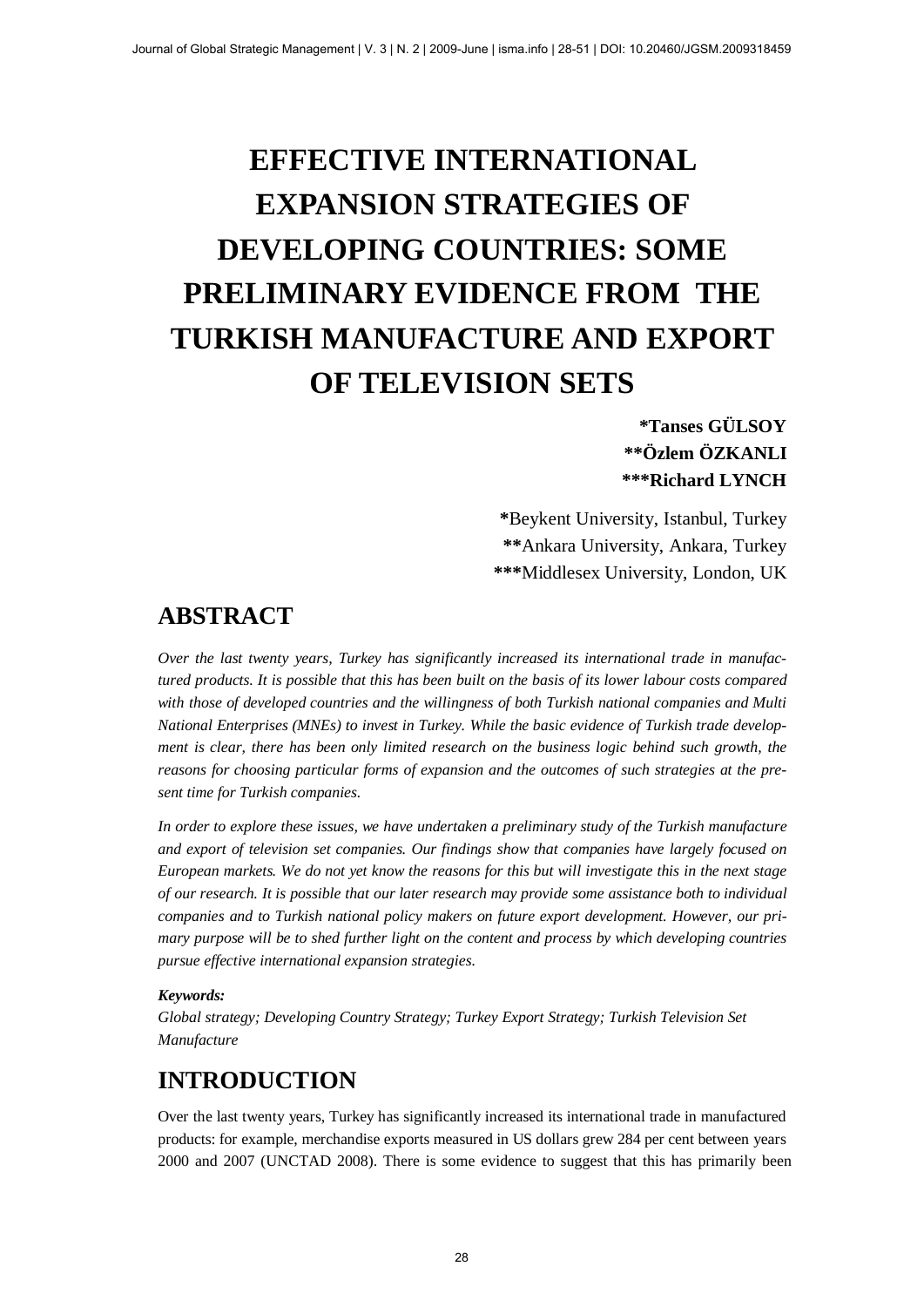built on the basis of its lower labour costs compared with those of developed countries and the willingness of both Turkish national companies and Multi National Enterprises (MNEs) to invest in Turkey (Dunning and Lundan 2008).

We have chosen to focus on the Turkish electronics industry because it has had some success in recent years (TÜİK 2008a). The industry contains six sub-sectors: electronic components, consumer electronics, telecommunications equipment, computers, professional and industrial electronics equipment, and military electronics (DPT, 2007: 7). We have selected consumer electronics for our main research at this stage because it is the largest single sector within this category.

According to the Turkish State Planning Organization (DPT), the consumer electronics industry includes: all kinds of color televisions, audio devices, electronic scales, electronic calculators, video recorders, cash registers, audio/video cassettes, TV satellite receivers, and antenna stations (DPT, 2007: 121). However, the main driver of growth within consumer electronics has been television sets. We have therefore chosen at this stage in our research to focus on television manufacture, import and export. In 2007, Turkish television manufacturers commanded 55% of the European Union cathode-ray tube TV market (Turkish Ministry of Industry and Trade, 2008). In 2007 12.6 million sets were manufactured (TÜİK, 2008a), and that number was projected to reach 21 million sets by 2010 (DPT, 2007: 144). Television exports alone accounted for 1.9% of Turkey's total exports for 2007, revealing the strategic importance of the industry for Turkey's economy.

While the basic evidence of Turkish trade development is clear, there has been only limited research on the business logic behind such growth, the reasons for choosing particular forms of expansion and the outcomes of such strategies at the present time for Turkish companies. In turn, this relates to fundamental questions in international business literature: How do industries in developing countries like Turkey, China and India compete and sustain their growth over time? What are the key components of such international expansion strategies? To what extent are joint ventures, licensing and other forms of expansion important?

At the present time, there is only limited evidence on these broad and complex questions. We can find very few research papers at present on Turkish international expansion strategies. The purpose of this paper is to begin to address this issue. The new contribution of this paper is therefore to find the evidence and consider its implications for effective international expansion strategies of developing countries.

Our study explores Turkish television set manufacturers that have entered the global consumer electronics market after their well-established rivals. The reasons for choosing this product category are explored later in this paper. We draw on historic data for the shifting fortunes of other companies in the international consumer electronics industry to provide some strategic perspective. We then consider the following issues: How important have Turkish companies become? What are their prime sources of their international business at the present time? Why have they chosen particular strategies? And with what outcomes?

Specifically, this paper seeks to begin to address the following research questions:

- 1. How has Turkish television set manufacture grown over the last ten years? And with what results both internationally and domestically?
- 2. What strategies have Turkish companies used in their expansion? Specifically, what has been the role of pricing and innovation?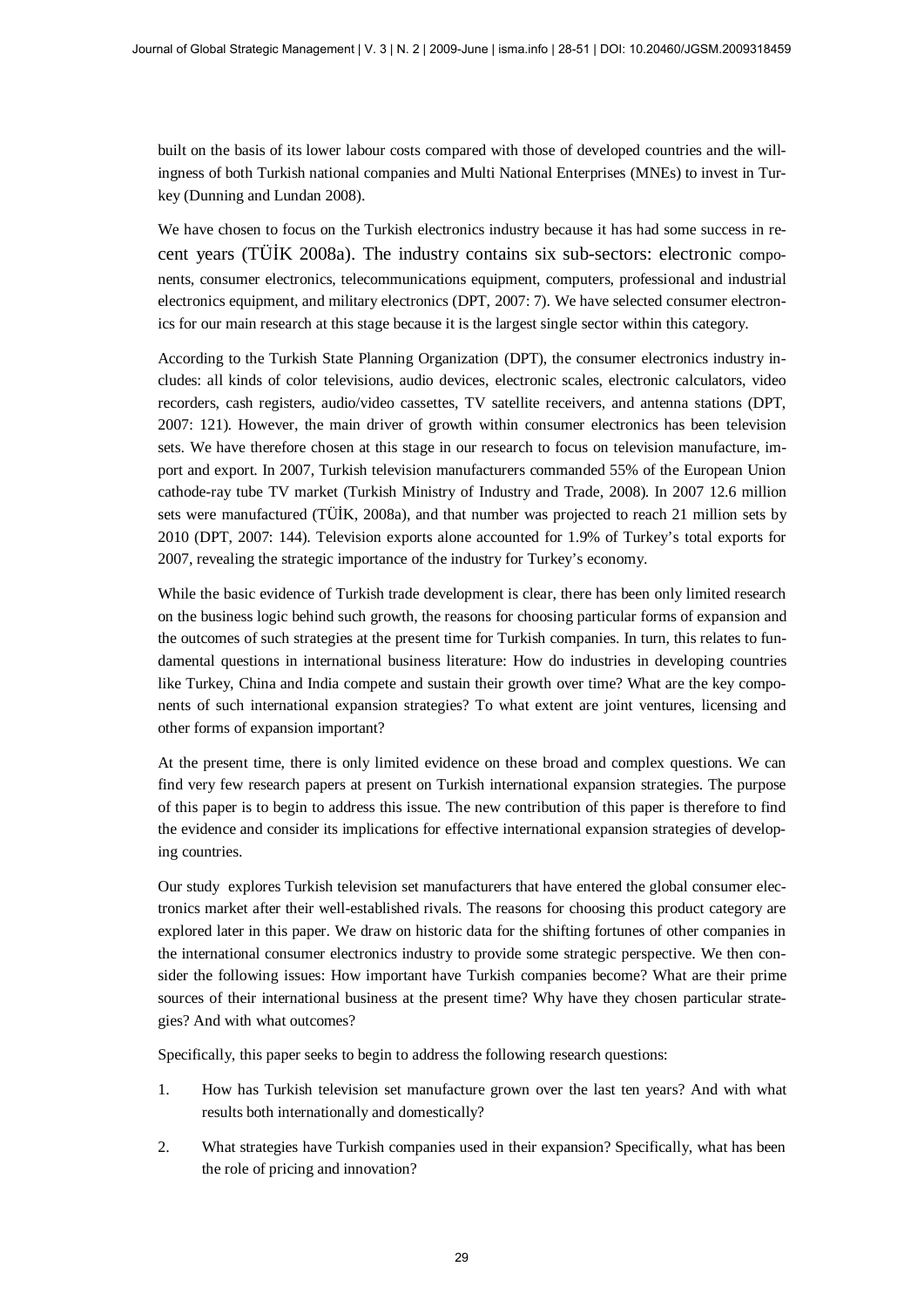3. What are the managerial implications for effective international strategy development by developing countries?

We wish to emphasise that this paper represents a preliminary, exploratory study. We do not expect to obtain full answers to the above questions from this current paper.

# **LITERATURE REVIEW AND RESEARCH FRAMEWORK**

Although the literature in international business research is extensive and continues to grow (Werner, 2002), Axinn and Matthyssens (2002) have argued that most theories on international strategies focus on explaining the behaviour of large firms from developed countries. They do not provide the same insights into the behaviour of firms from developing nations in the international market place. Given the emergence of companies from new international trading nations like India, China and Turkey, the authors claim that it is imperative to look at new empirical evidence, rather than rely on existing theories of international trade. Equally, Buckley (2002) commented that the entry of developing countries as major players in the global economy may give new impetus to such research. This is echoed by other scholars' calls for research into strategies for firms from emerging economies (Peng, 2005).

In view of the preliminary nature of the research developed in this paper, we have chosen to summarise the main strands of the literature in the table below. We make the assumption that readers will be broadly familiar with the relevant papers and focus on drawing out the main highlights.

With regard to our research framework, we have taken the view that the first stage in our research is to gather and review the existing data on Turkish business activity in our chosen sector. As a second stage, we would then expect to explore the reasons behind the data and thereby draw out some conclusions on effective international expansion by Turkish companies and its implications for effective international expansion strategy by developing countries. However, this latter part does not form part of this initial approach.

| <b>Strategic issues</b>                                                 | <b>Some references</b>                                                                                                                                                                                          |
|-------------------------------------------------------------------------|-----------------------------------------------------------------------------------------------------------------------------------------------------------------------------------------------------------------|
| International business expansion                                        | Dunning and Lundan 2008, Werner 2002; Axinn and Matthysens<br>2002; Buckley 2002, Johanson and Vahlne 1977                                                                                                      |
| Global strategy and related issues in<br>regional strategy              | Levitt, 1983; Douglas and Wind, 1987; Ghoshal, 1987; Yip, 1992;<br>Dunning 1993; Dunning 1995; Ghemawat and Gaidar, 2000; Ghe-<br>mawat 2003; Rugman and Verbeke 2003a, Rugman and Verbeke<br>2003 <sub>b</sub> |
| Turkish international strategy $-$ in-<br>cluding routes to development | Taylan and Aari 2008, Ates 2006, Çakır, 2004, Karabati and Tan<br>2005                                                                                                                                          |
| Strategic process                                                       | Huff and Reger, 1987; Pettigrew, 1992; Papadakis and Barwise,<br>1997; Chakravarthy and White, 2002 – who identify four routes                                                                                  |
| Entry and expansion strategies of<br><b>MNEs</b>                        | Dunning and Lundan 2008, Delios and Henisz 2003, Forsgren<br>2002, Bartlett and Ghoshal 1989, Doz et al 2001                                                                                                    |
| Company resource management –<br>international decisions and expansion  | Doz 1986; Ohmae, 1983; Doz and Prahalad, 1991; Barney, 1991;<br>Peteraf, 1993; Murtha et al 1998; Grant, 2002, Lynch 2008                                                                                       |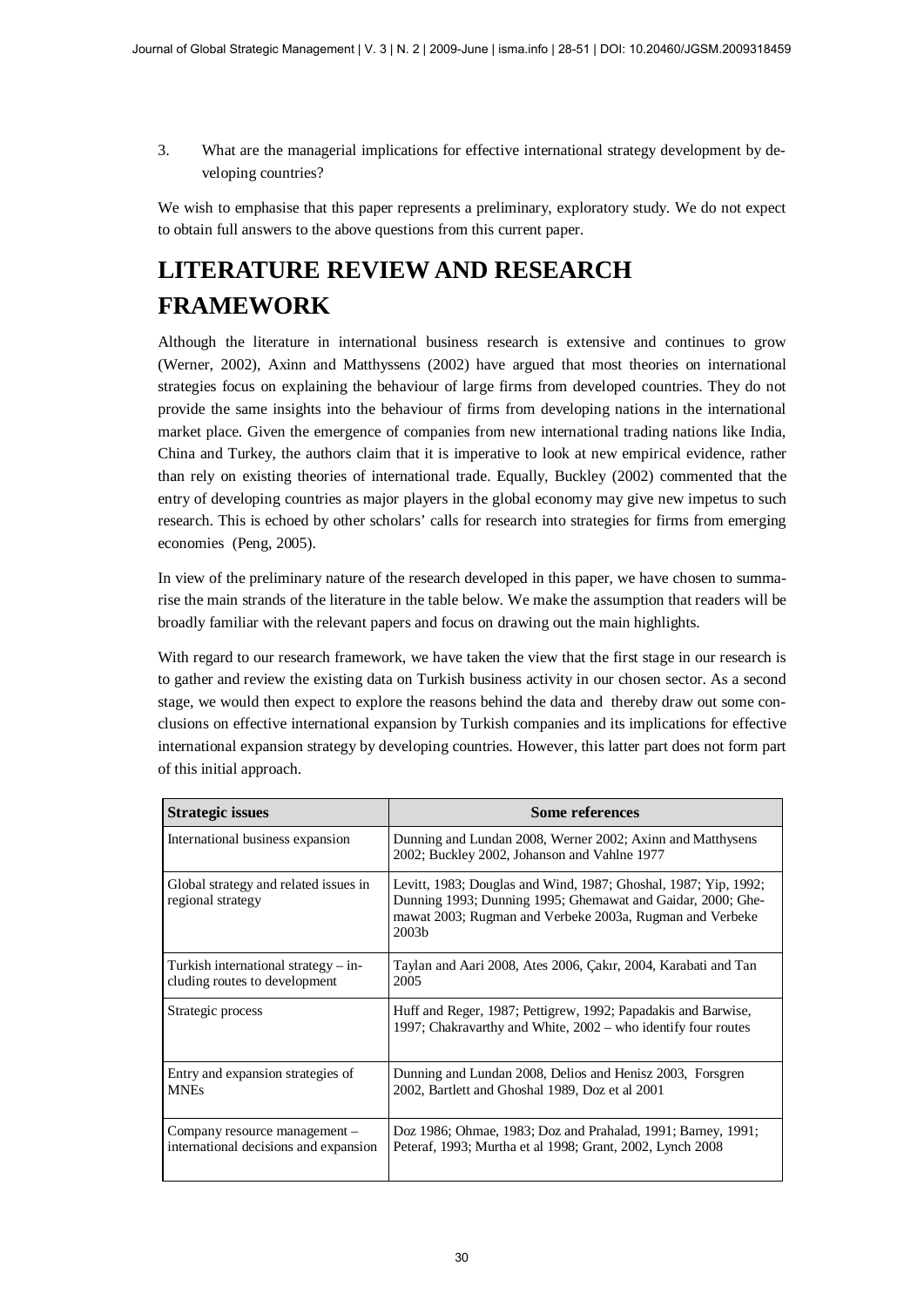# **RESEARCH METHOD**

At this early stage in our research, we have taken an eclectic approach to the gathering of data. We have been more concerned to see where the strands of information might lead us than to address specific hypotheses. Our approach has therefore been to examine the existing trade and company data in Turkey from an international development perspective.

The main data sources have been developed under the guidance and sponsorship of the Turkish Ministry of Industry and Trade (2008), the State Planning Organisation of Turkey DPT (2007), and the Istanbul Chamber of Industry (2001 and 2008). We have drawn heavily on these sources in our initial examination of the issues. However, some of this data has been summarised in reports prepared by the Turkish government and other official organisations and may therefore be subject to the opinions of those tasked with drawing up reports on Turkish international performance. To ensure that our data is accurate and not subject to interpretation bias, we have used the raw data from the relevant Turkish government offices in the compilation of our research rather than rely solely on the finished reports.

Initially we had some difficulty with the data from these sources but we have now resolved these problems. We are confident that our basic research information provides an adequate picture of the state of television production and international trade up to 2007. However, we would caution that the international trade downturn in 2009 is not reflected in our data set. Effective international development strategies may need to be reconsidered in this latter context over the period from 2010.

In addition to Turkish government official statistics, we have used the business press, personal contacts and other reports to develop as full a picture as possible at this stage of the Turkish television set industry, its role and strategies in international trade development.

# **PRELIMINARY RESEARCH RESULTS**

### **Brief History of Consumer Electronics in Turkey**

The Turkish electronics industry, considered Turkey's third biggest industry following textiles and construction, has had its beginnings in the early 1950s, in radio assembly manufacturing. This was followed by the manufacturing of telephone operating systems in the 1960s, and television manufacturing in 1968. In 1964, the government laid the groundwork for the establishment of a Turkish electronics industry by including a feasibility report in the First Five-Year Development Plan (Cakır, 2004: 4). In the second half of the 1960s, this time the start was given to the telecommunications industry. Therefore, mid-1960s can be said to have been critical years for the Turkish electronics industry.

The consumer electronics subindustry began to develop rapidly in the second half of the 1980s. Giving it fresh impetus was the beginning of investments in color broadcasting. Again during this decade the contribution of foreign direct investment made possible manufacturing in many different subindustries of electronics (Çakır, 2004: 5). Most Turkish companies began production through foreign license agreements, with the licensors originating from the Netherlands, Germany, Japan, USA, Canada, France, the UK, Denmark, and Italy (Sarı and Taylan, 2008: 1). The liberalization policies of the 1980s translated into increased productivity for consumer electronics manufacturers, who, as a result, increased their exports significantly (Cakır, 2004: 5). Today the industry can be said to have reached a significant level of technical proficiency.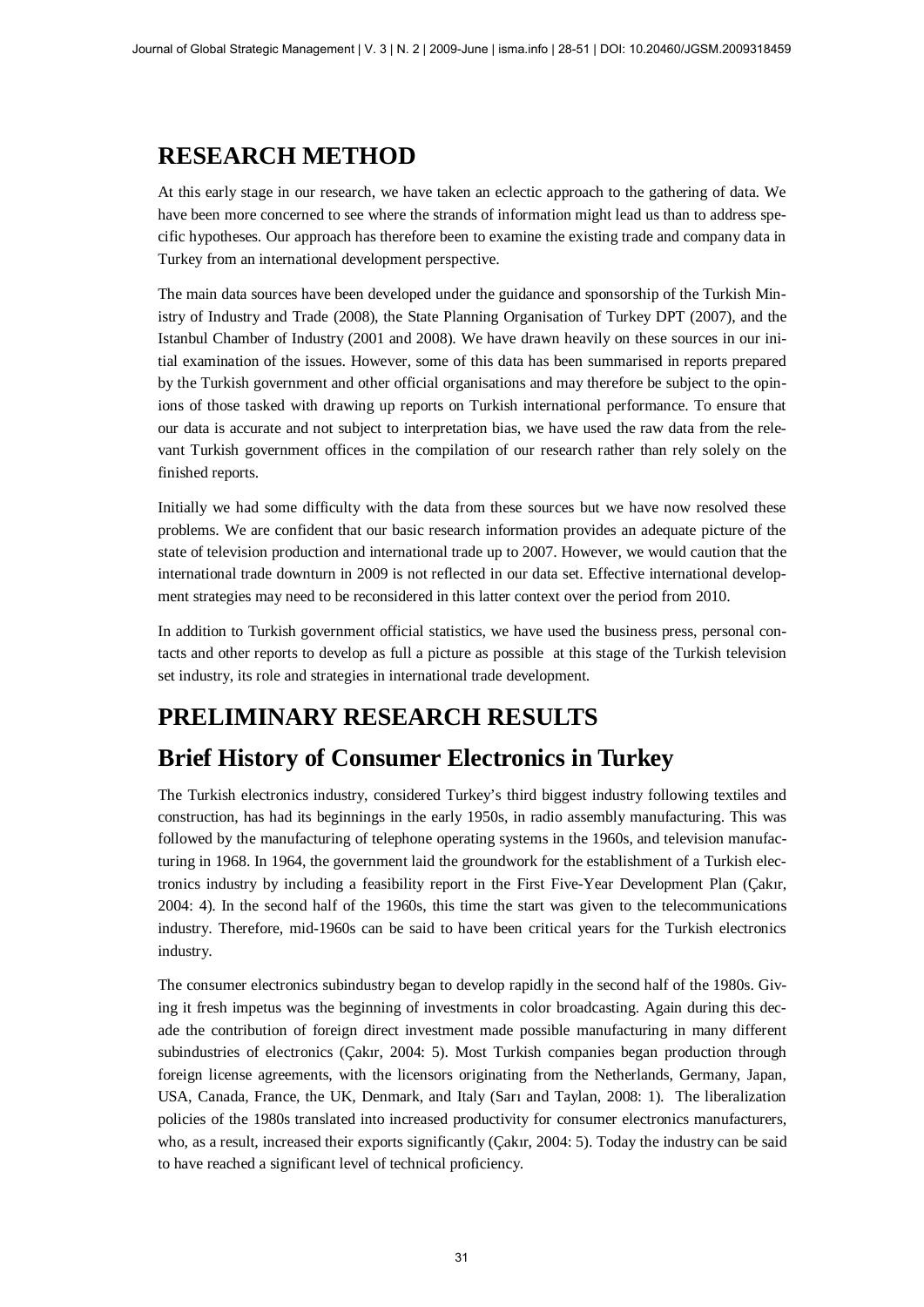### **Turkey's Place in the World Television Set Industry**

World television sales were estimated to be around 107 billion dollars in 2007 (Turkish Ministry of Industry and Trade, 2008). Asian countries' share in total production seems to continue increasing while that of Western Europe and the US decreases even if slightly (Çakır, 2004: 7). Japan is the world leader in color television manufacturing, followed by China and South Korea (ibid.). In the world market for television sets the biggest shares belong to Samsung (14%), LG (11%), Philips (7%), Sony (6%), and TCL (6%) (Turkish Ministry of Industry and Trade, 2008).

With exports of television sets estimated to be around 2.03 billion dollars in 2007 (TÜIK, 2008b), Turkey has a 1.9 % share in world television sales. Market share in Europe is estimated to be 40% (Turkish Ministry of Industry and Trade, 2008).

Prior to 1970, television manufacturing was vertically integrated; today, however, companies utilize external suppliers more and outsource manufacturing and design of components and products (Karabatu and Tan, 2005). During the 1990s, Turkey appeared as a low-cost manufacturing destination (ibid.). While Turkish manufacturers usually work as OEMs for manufacturers in Europe, by engaging in serious investments, some of them have turned into ODMs in time (DPT, 2007: 126).

Turkey captured the position of leading manufacturer in Europe in 1997 (Cakır, 2004: 11) and continues to maintain that position. The bulk of Turkish TV exports is composed of cathode-ray tube television sets (Please see Tables 4 and 5). Consumer gravitation away from CRT sets towards larger screen LCD and plasma sets is expected to grow exponentially (DPT, 2007: 129), and this trend is apparent in major markets such as the US, where CRT sets have already ceded leadership to flat panels (DuBravac, 2007).

### **Production and Sales**

Production of television sets in Turkey began in 1968, with a mere 1,532 sets (Cakır, 2004: 10). As television broadcasting spread in the 1970s, demand for television receivers rose. By 1971, production had increased nearly five-fold to 6,882 units (ibid.). Starting in 1972, imports decreased, and local manufacturers began to dominate the home market. Between 1968 and 1984 (the black-andwhite television era), 1977 stands out as the year when black-and-white TV set production reached its peak (683,848 units) (ibid.). In 1984 color broadcasting began across the country, as a result of which demand for color television receivers climbed steeply. Color television production began in 1983, and starting in 1990, all of the television sets produced were color TVs (Usta, 2002: 14).

Factory sales of television sets for 25 years, between 1983-2007, are given in Table 1.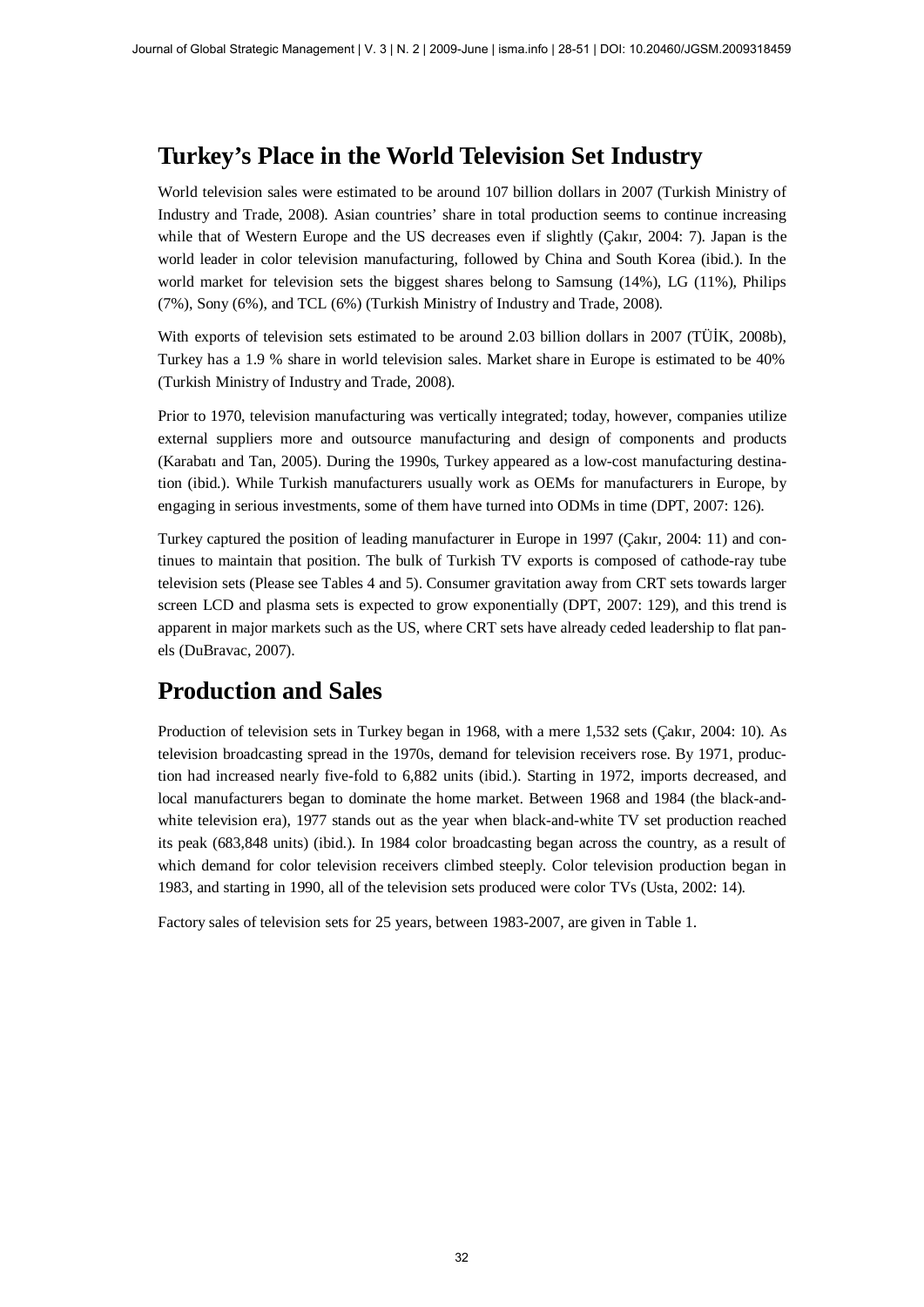| Year  | <b>Total Factory Salers (UNITS)</b> | Rate of Growth Year on Year |
|-------|-------------------------------------|-----------------------------|
| 1983  | 419.276                             |                             |
| 1984  | 819.001                             | 0,95                        |
| 1985  | 1.016.616                           | 0,24                        |
| 1986  | 870.843                             | $-0,14$                     |
| 1987  | 690.187                             | $-0,21$                     |
| 1988  | 738.221                             | 0,07                        |
| 1989  | 999.264                             | 0,35                        |
| 1990  | 1.994.621                           | 1,00                        |
| 1991  | 2.567.773                           | 0,29                        |
| 1992  | 2.111.089                           | $-0,18$                     |
| 1993  | 1.921.704                           | $-0,09$                     |
| 1994  | 1.528.255                           | $-0,20$                     |
| 1995  | 1.859.333                           | 0,22                        |
| 1996  | 2.509.712                           | 0,35                        |
| 1997  | 4.657.007                           | 0,86                        |
| 1998  | 5.794.771                           | 0,24                        |
| 1999  | 6.941.004                           | 0,20                        |
| 2000  | 8.788.294                           | 0,27                        |
| 2001  | 8.025.118                           | $-0,09$                     |
| 2002  | 12.462.924                          | 0,55                        |
| 2003  | 15.035.590                          | 0,21                        |
| 2004  | 20.345.757                          | 0,35                        |
| 2005  | 20.790.123                          | 0,02                        |
| 2006  | 17.930.371                          | $-0,14$                     |
| 2007  | 12.591.569                          | $-0,30$                     |
| Total | 153.408.423                         |                             |

#### **Table 1: Television production in Turkey, 1983-2007**

Source: TÜİK Turkish Statistics Institute, 2008a.

The production of television sets follows to some extent economic vicissitudes, shrinking in recession years and rebounding once the economy becomes stronger. The economic recession of 1994 caused the contraction of the entire consumer electronics output in Turkey by 50% and forced the industry to seek overseas markets (Istanbul Chamber of Industry, 2001: 34). Consequently, between 1995 and 1999 the share of exports in total consumer electronics output exceeded 50% (ibid.).

Television set output, in the year 2000, increased by 27% compared to the previous year, reaching nearly 9 million sets (Please see Table 1). This was largely the result of the implementation of a fixed exchange rate policy, a relative decrease in interest rates, extension of consumer credit, and promotional campaigns, which stimulated demand (Cakır, 2004: 11). The growth trend, however, was disrupted with the severe recession experienced in 2001, and the industry's problems were further compounded with an anti-dumping investigation instigated by the EU in the year 2000 (Careful investigation of the costs of Turkish manufacturers later resulted in the dropping of anti-dumping charges against them). Consequently, output contracted by 9% from the previous year, and domestic sales fell by 44%. The industry managed to survive the recession by emphasizing export sales,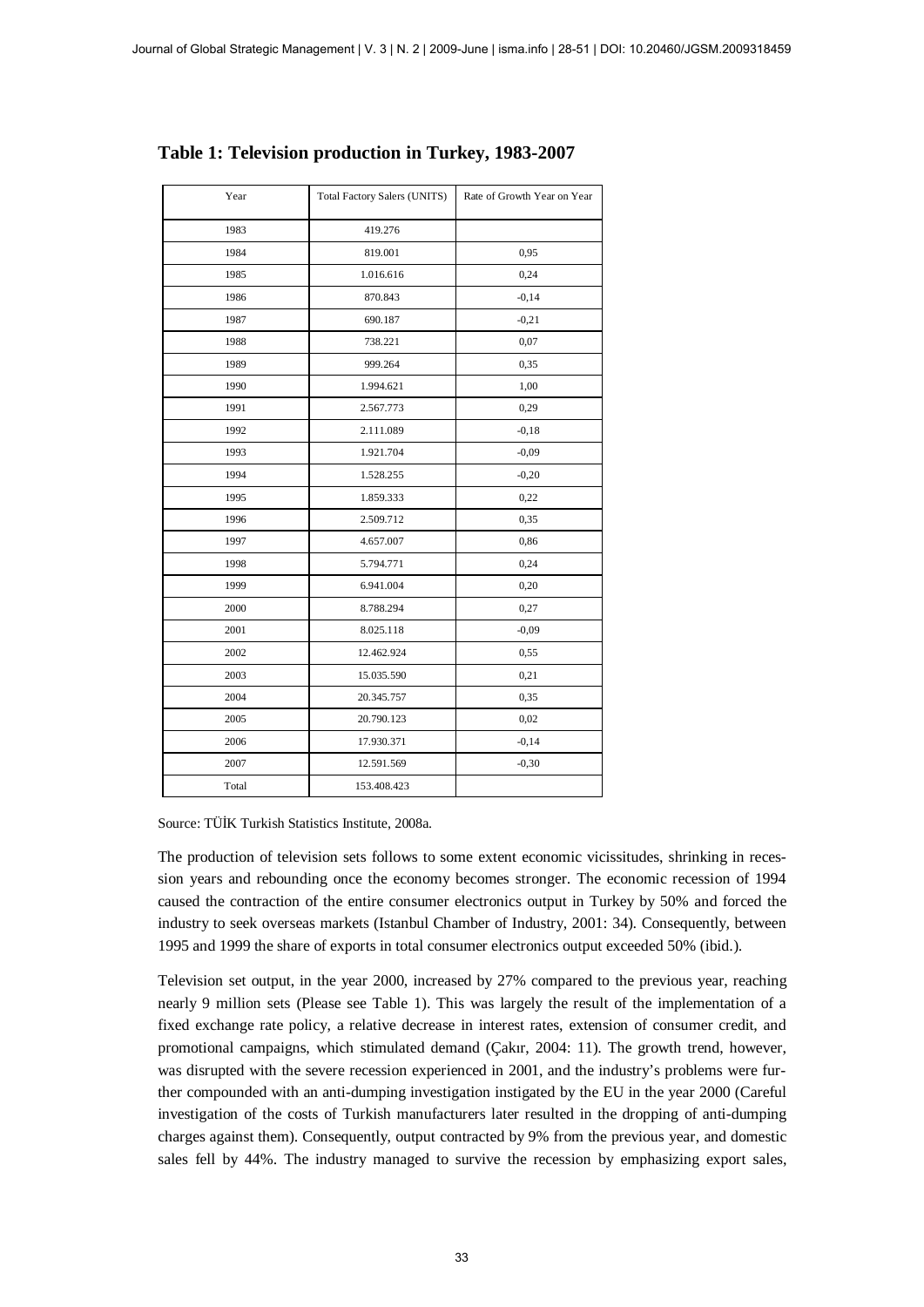thanks to which production rebounded the following year with a robust 55% increase (Please see Table 2). Between the year 2000 and 2006, the share of television exports in total television production consistently topped 80%, and frequently exceeded 90%.

| Table 2: Production, Exports, Sales, and Home Market Sales of TV Sets in |
|--------------------------------------------------------------------------|
| Turkey, 1998-2007                                                        |

|                                |                                 |                        |                                           | TELEVISION SET PRODUCTION, EXPORTS, AND HOME SALES, 1998-2007                                                                       |                                    |                                                                           |
|--------------------------------|---------------------------------|------------------------|-------------------------------------------|-------------------------------------------------------------------------------------------------------------------------------------|------------------------------------|---------------------------------------------------------------------------|
|                                | Production (Units)              | Exports<br>(Units)     | Share of<br>Exports<br>in Pro-<br>duction | <b>Total TV Sales</b><br>(incl. both exports<br>and home sales of<br>domestically pro-<br>duced TV sets) <sup>b, c</sup><br>(Units) | Home Mar-<br>ket Sales*<br>(Units) | Share of<br>Home<br>Market<br>Sales in<br><b>Total TV</b><br><b>Sales</b> |
| 1998                           | 5.794.771                       | 4.845.796              | 0.84                                      | 6.331.287                                                                                                                           | 1.485.491                          | 0,23                                                                      |
| 1999                           | 6.941.004                       | 5.425.734              | 0,78                                      | 6.852.248                                                                                                                           | 1.426.514                          | 0,21                                                                      |
| 2000                           | 8.788.294                       | 7.287.323              | 0,83                                      | 8.730.738                                                                                                                           | 1.443.415                          | 0,17                                                                      |
| 2001                           | 8.025.118                       | 6.978.610              | 0,87                                      | 8.009.956                                                                                                                           | 1.031.346                          | 0,13                                                                      |
| 2002                           | 12.462.924                      | 11.726.289             | 0,94                                      | 12.368.609                                                                                                                          | 642.320                            | 0.05                                                                      |
| 2003                           | 15.035.590                      | 14.836.697             | 0.99                                      | 15.247.245                                                                                                                          | 410.548                            | 0.03                                                                      |
| 2004                           | 20.345.757                      | 18.583.429             | 0.91                                      | 19.954.095                                                                                                                          | 1.370.666                          | 0,07                                                                      |
| 2005                           | 20.790.123                      | 16.942.529             | 0,81                                      | 19.125.701                                                                                                                          | 2.183.172                          | 0,11                                                                      |
| 2006                           | 17.930.371                      | 14.680.350             | 0.82                                      | 16.614.095                                                                                                                          | 1.933.745                          | 0,12                                                                      |
| 2007                           | 12.591.569 <sup>a</sup>         | 8.708.505 <sup>a</sup> | $0,69^{\overline{a}}$                     | 11.900.974 <sup>a</sup>                                                                                                             | $3.192.469$ <sup>a</sup>           | $0,27^{\rm a}$                                                            |
|                                |                                 |                        |                                           | *Calculated from Total Sales and Export figures and therefore does not include the sales of imported brands.                        |                                    |                                                                           |
| <sup>a</sup> Estimated figure. |                                 |                        |                                           |                                                                                                                                     |                                    |                                                                           |
|                                | $b$ Source: TÜİK (2009).        |                        |                                           |                                                                                                                                     |                                    |                                                                           |
|                                |                                 |                        |                                           | <sup>c</sup> Sales figures for the years 2005-2007 were unavailable for 51 cm and 55 cm television sets.                            |                                    |                                                                           |
|                                | Source: TÜİK (2008a and 2008b). |                        |                                           |                                                                                                                                     |                                    |                                                                           |

It is hard to miss, however, the recent trend of decline in the year-on-year growth rate. As Europe constitutes the major export market of Turkish TVs, unfavorable economic developments in Europe as well as increasing competition in the European market seem to immediately result in repercussions for Turkish TV manufacturers. One of the reasons for the declining production may be the increasing consumer preference for LCD and plasma televisions in recent years. Another reason may be Turkish manufacturers' increasingly shifting their manufacturing operations abroad.

There are 326 firms operating in the industry of TV-radio receivers and audiovisual equipment, employing around 9,000 workers (Taylan and Sarı, 2008: 2). The main factories are located in Istanbul and Manisa (Taylan and Sari, 2008: 2). The leading manufacturers of television sets are Arçelik-Beko (Beko Elektronik is now Grundig Elektronik, which merged entirely with Arçelik in late February of 2009), Vestel, and Profilo (Ministry of Industry and Trade, 2008).

# **Television Exports**

In consumer electronics exports, color TV tops the list, accounting for 94.4% of all industry exports in 2007 (TÜİK 2008b), and accounting for over 90% of all industry exports consistently since 1999 (Please see Table 3). In fact, since 1991 Turkey has enjoyed the position of net exporter of television sets.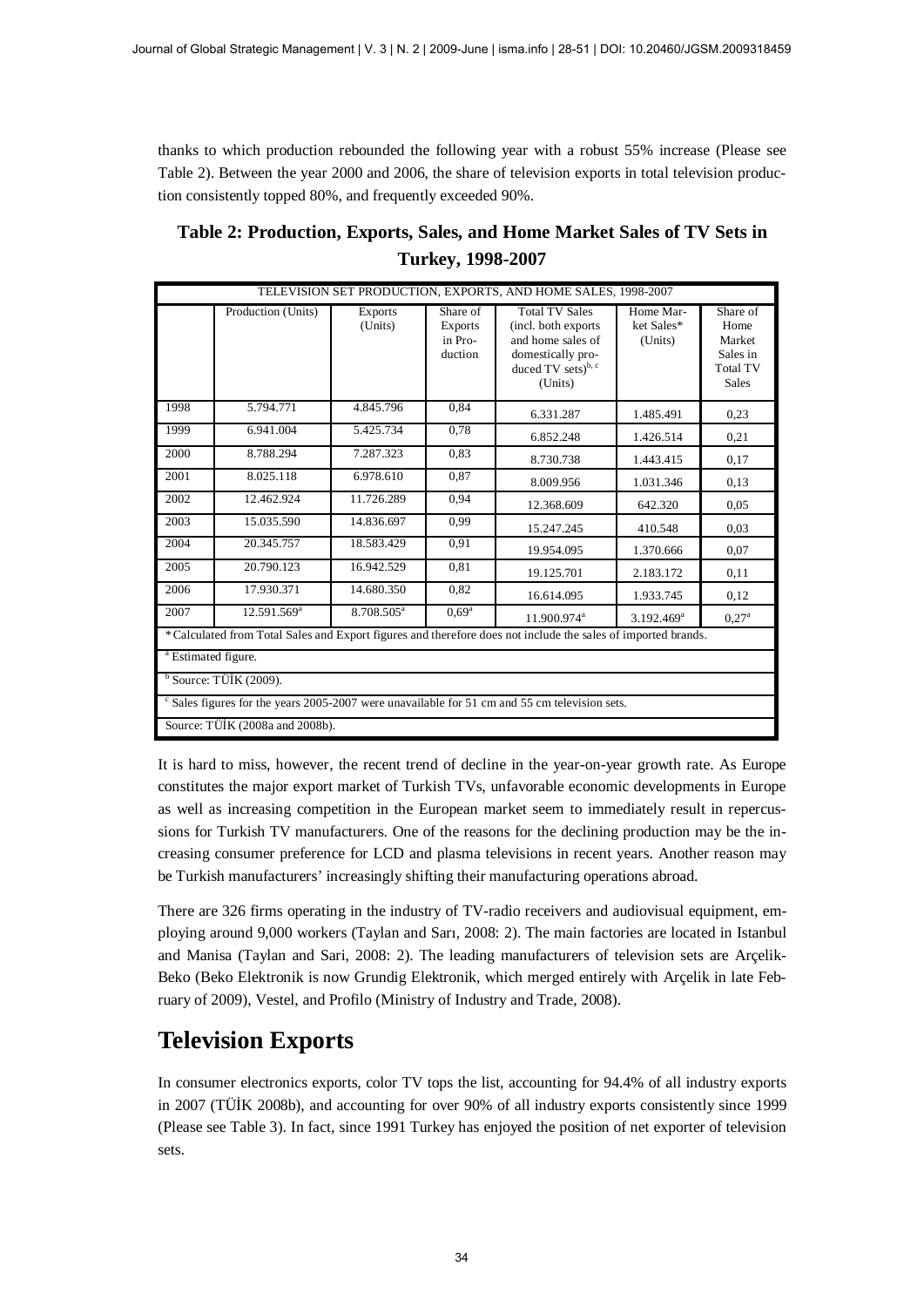Since 1990 manufacturers of consumer electronics in Europe have lost market share due to the high costs of labor and material (Çakır, 2004: 12). Turkish manufacturers have used the advantage of low labor costs to enter the European market. The application of anti-dumping restrictions against Far Eastern companies in mid-1990s provided an additional advantage for Turkish companies, which have been insulated from the competition of their Far Eastern rivals (ibid.). In recent years, this advantage seems to be eroding as Far Eastern companies establish production centers in Europe in order to bypass anti-dumping regulations and customs barriers.

|                                | <b>TV Exports</b>                                   | <b>TV Exports</b>          | <b>Total Consumer</b><br>Electronics<br><b>Exports</b> | Share of TV<br>exports in total<br>consumer<br>electronics |
|--------------------------------|-----------------------------------------------------|----------------------------|--------------------------------------------------------|------------------------------------------------------------|
|                                | (units)                                             | (US dollars)               | (US dollars)                                           |                                                            |
| 1998                           | 4.845.796                                           | 735.933.788                | 837.555.978                                            | 0,88                                                       |
| 1999                           | 5.425.734                                           | 674.894.281                | 736.649.395                                            | 0,92                                                       |
| 2000                           | 7.287.323                                           | 839.858.926                | 890.169.624                                            | 0,94                                                       |
| 2001                           | 6.978.610                                           | 864.986.214                | 921.778.005                                            | 0,94                                                       |
| 2002                           | 11.726.289                                          | 1.465.640.596              | 1.517.668.540                                          | 0,97                                                       |
| 2003                           | 14.836.697                                          | 1.820.244.134              | 1.908.326.713                                          | 0,95                                                       |
| 2004                           | 18.583.429                                          | 2.680.456.842              | 2.848.708.417                                          | 0,94                                                       |
| 2005                           | 16.942.529                                          | 2.933.948.995              | 3.130.934.434                                          | 0,94                                                       |
| 2006                           | 14.680.350                                          | 2.421.853.638              | 2.544.743.822                                          | 0,95                                                       |
| 2007                           | 8.708.505 <sup>a</sup>                              | 2.025.390.007 <sup>a</sup> | 2.144.759.796 <sup>a</sup>                             | 0.94 <sup>a</sup>                                          |
| <sup>a</sup> Estimated figure. |                                                     |                            |                                                        |                                                            |
|                                | * Source: TÜİK Turkish Statistics Institute, 2008b. |                            |                                                        |                                                            |

**Table 3: Turkey's Television Exports, 1998-2007**

In fact, investments in recent years have been directed towards the former Eastern Bloc countries such as Hungary, Poland, and the Czech Republic as well as to countries where cheap and quality labor is readily available (Çakır, 2004: 13). Special privileges granted by some governments in Europe to attract foreign direct investment have exacerbated competition (ibid.).

Export numbers, as growth in production, also indicate a declining trend in recent years. One of the reasons may be the appreciating Turkish lira. Another may be Turkish manufacturers' increasingly shifting their manufacturing facilities abroad. Yet another reason may be the growing consumer shift away from cathode-ray tube televisions, which constitute the bulk of Turkish television manufacturing, towards LCD and plasma sets.

Examination of exported television sets by type seems to confirm this trend (Please see Table 4). While television sets with a screen size smaller than 42 cm had a share of 40% among total television export shipments for 1998, their share has fallen to 28% in 2006 and 2007. The share of the television set category with a screen size above 52 centimeters and below 72 centimeters, on the other hand, jumped from 1% in 1999 to 46% in 2000, and in 2002 constituted 47% of total TV exports. In 2006 this category's share was 29% in total TV exports. Parallel with consumer trends, the above-72 cm screen CRT televisions have increased their share in TV exports consistently between 1998 and 2006, accounting for 4% of total TV shipments abroad in 2006 and 5% of total TV exports in value the same year.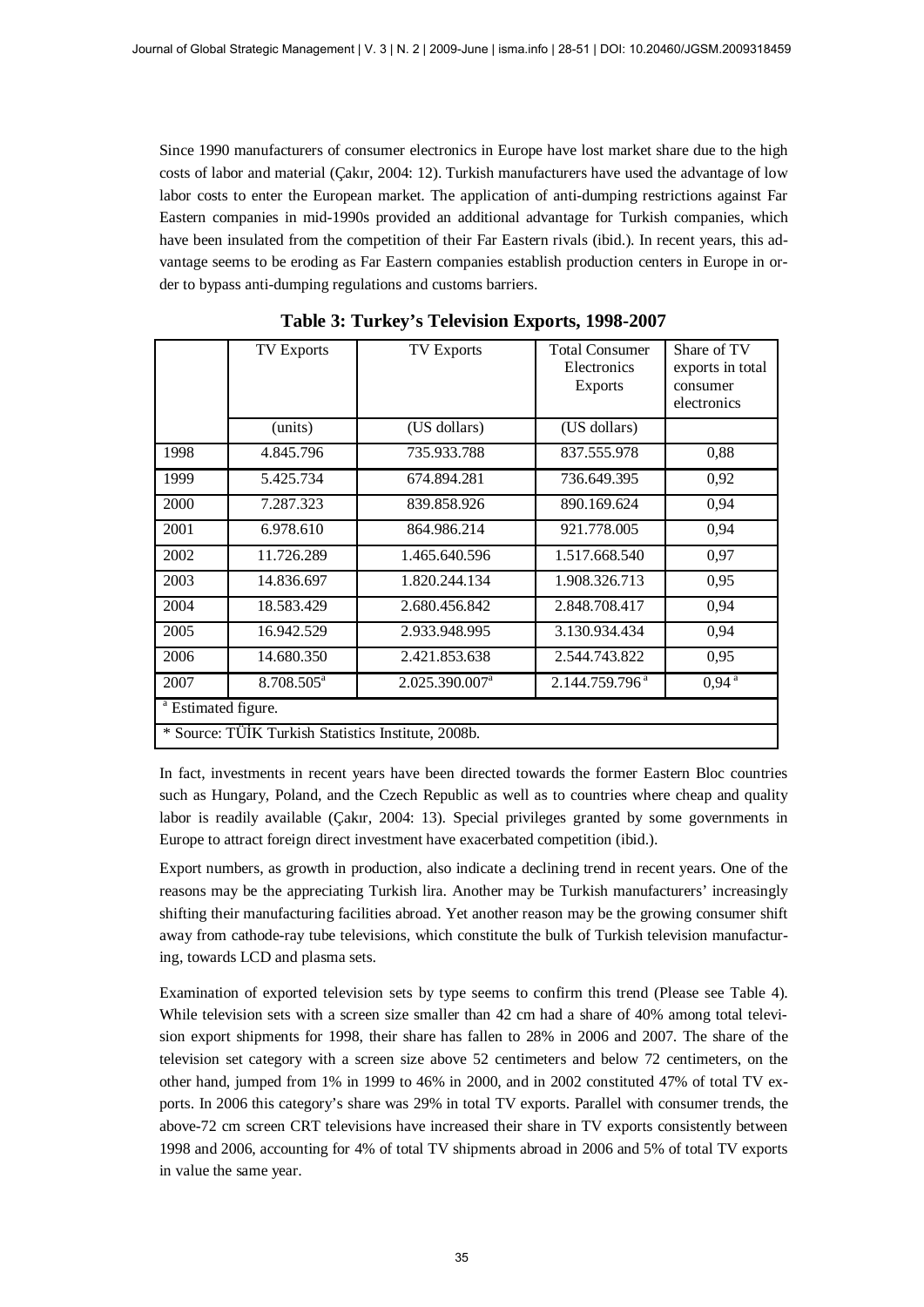| TURKEY'S TELEVISION EXPORTS FOR 1998-2007 (Units)                                             |           |           |           |           |            |            |  |  |  |  |
|-----------------------------------------------------------------------------------------------|-----------|-----------|-----------|-----------|------------|------------|--|--|--|--|
|                                                                                               | 1998      | 1999      | 2000      | 2001      | 2002       | 2003       |  |  |  |  |
| <b>CRT TV</b> (screen                                                                         | 1.952.360 | 2.274.311 | 2.732.193 | 2.169.596 | 3.586.782  | 4.167.003  |  |  |  |  |
| diagonal<42 cm)                                                                               |           |           |           |           |            |            |  |  |  |  |
| CRT TV (42                                                                                    | 946.468   | 1.125.803 | 1.511.677 | 1.253.942 | 1.888.235  | 1.973.792  |  |  |  |  |
| cm <screen diagonal<="" td=""><td></td><td></td><td></td><td></td><td></td><td></td></screen> |           |           |           |           |            |            |  |  |  |  |
| $<$ 52 cm $)$                                                                                 |           |           |           |           |            |            |  |  |  |  |
| CRT TV (52                                                                                    | 1.909.079 | 1.921.015 | 2.803.359 | 3.213.177 | 5.505.734  | 6.167.973  |  |  |  |  |
| cm <screen diagonal<="" td=""><td></td><td></td><td></td><td></td><td></td><td></td></screen> |           |           |           |           |            |            |  |  |  |  |
| $<$ 72 cm)                                                                                    |           |           |           |           |            |            |  |  |  |  |
| <b>CRT TV</b> (screen                                                                         | 26.119    | 46.640    | 104.185   | 172.536   | 257.177    | 284.104    |  |  |  |  |
| $diagonal > 72$ cm)                                                                           |           |           |           |           |            |            |  |  |  |  |
| <b>CRT TV Subtotal</b>                                                                        | 4.834.026 | 5.367.769 | 7.151.414 | 6.809.251 | 11.237.928 | 12.592.872 |  |  |  |  |
| CRT TV Other                                                                                  | 1.301     | 12.755    | 59.720    | 94.723    | 175.490    | 468.267    |  |  |  |  |
| <b>CRT TV Total</b>                                                                           | 4.835.327 | 5.380.524 | 7.211.134 | 6.903.974 | 11.413.418 | 13.061.139 |  |  |  |  |
| Combined TV                                                                                   | 4.731     | 1.851     | 1.760     | 9.894     | 238.841    | 709.321    |  |  |  |  |
| Video tuners with                                                                             | 392       | 2.662     | 2.740     | 35        | 4.231      | 887.807    |  |  |  |  |
| screen and others                                                                             |           |           |           |           |            |            |  |  |  |  |
| Other TV                                                                                      | 5.346     | 40.697    | 71.689    | 64.707    | 69.799     | 178.430    |  |  |  |  |
| TV TOTAL*                                                                                     | 4.845.796 | 5.425.734 | 7.287.323 | 6.978.610 | 11.726.289 | 14.836.697 |  |  |  |  |
| <b>Total Consumer</b>                                                                         | 4.916.955 | 5.514.070 | 7.392.675 | 7.148.101 | 35.096.933 | 71.829.001 |  |  |  |  |
| Electronics                                                                                   |           |           |           |           |            |            |  |  |  |  |

|                                                                                                                      | 2004       | 2005       | 2006       |                                                                                                       | 2007**     |
|----------------------------------------------------------------------------------------------------------------------|------------|------------|------------|-------------------------------------------------------------------------------------------------------|------------|
| CRT TV (screen                                                                                                       | 4.880.936  | 4.212.850  | 4.124.177  | CRT TV (screen diago-                                                                                 | 2.473.404  |
| diagonal<42 cm)                                                                                                      |            |            |            | $nal < 42$ cm)                                                                                        |            |
| CRT TV (42                                                                                                           | 2.259.137  | 1.676.881  | 1.749.455  | CRT TV (42 cm <screen< td=""><td></td></screen<>                                                      |            |
| cm <screen diagonal<="" td=""><td></td><td></td><td></td><td>diagonal <math>&lt;</math>52 cm)</td><td></td></screen> |            |            |            | diagonal $<$ 52 cm)                                                                                   |            |
| $<$ 52 cm $)$                                                                                                        |            |            |            |                                                                                                       |            |
| CRT TV (52                                                                                                           | 6.439.098  | 5.322.690  | 4.303.697  | CRT TV (52 cm <screen< td=""><td>1.125.762</td></screen<>                                             | 1.125.762  |
| cm <screen diagonal<="" td=""><td></td><td></td><td></td><td>diagonal <math>&lt;</math>72 cm)</td><td></td></screen> |            |            |            | diagonal $<$ 72 cm)                                                                                   |            |
| $< 72$ cm)                                                                                                           |            |            |            |                                                                                                       |            |
| CRT TV (screen                                                                                                       | 483.329    | 528.360    | 649.882    | CRT TV (screen diagonal                                                                               | 48.448     |
| $diagonal > 72$ cm)                                                                                                  |            |            |            | $>72$ cm)                                                                                             |            |
| <b>CRT TV Subtotal</b>                                                                                               | 14.062.500 | 11.740.781 | 10.827.211 | <b>CRT TV Subtotal</b>                                                                                | 3.647.614  |
| CRT TV Other                                                                                                         | 1.095.520  | 822.390    | 486.979    | CRT TV Other***                                                                                       |            |
| <b>CRT TV Total</b>                                                                                                  | 15.158.020 | 12.563.171 | 11.314.190 | <b>CRT TV Total</b>                                                                                   | 3.647.614  |
| Combined TV                                                                                                          | 2.060.656  | 1.238.159  | 1.007.722  | Plasma TV***                                                                                          |            |
| Video tuners with                                                                                                    | 791.076    | 2.347.339  | 1.899.632  | <b>LCD TV</b>                                                                                         | 4.331.682  |
| screen and others                                                                                                    |            |            |            |                                                                                                       |            |
| Other TV                                                                                                             | 573.677    | 793.860    | 458.806    | Other TV                                                                                              | 729.209    |
| TV TOTAL*                                                                                                            | 18.583.429 | 16.942.529 | 14.680.350 | TV TOTAL*                                                                                             | 8.708.505  |
| <b>Total Consumer</b>                                                                                                | 70.388.814 | 65.398.984 | 21.204.977 | <b>Total Consumer Electronics</b>                                                                     | 45.103.024 |
| Electronics                                                                                                          |            |            |            |                                                                                                       |            |
|                                                                                                                      |            |            |            | * The customs tariff position number "85-28" includes besides television sets, teleprojectors,        |            |
|                                                                                                                      |            |            |            | color video projectors, and satellite television receivers. Since the latter constitutes only a small |            |
|                                                                                                                      |            |            |            | segment within the category, they were included in "Other TV" and hence 'TV TOTAL".                   |            |

**\*\*** The 2007 figures are provisional.

**\*\*\*** According to the legislation pertaining to data confidentiality, certain figures were not released.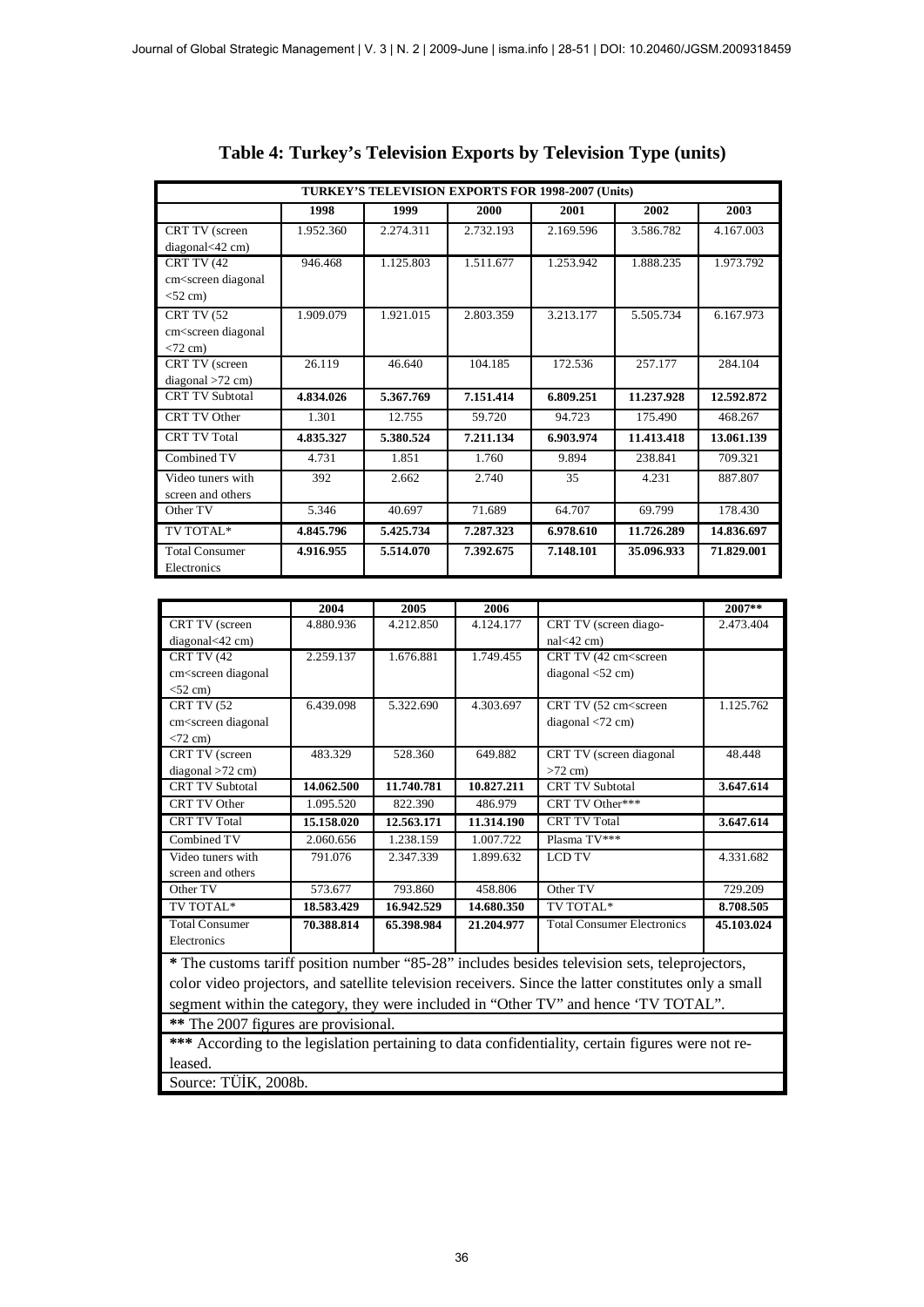#### **Table 5: Turkey's Television Exports by Television Type (US dollars)**

|                                                                                  | 1998          | 1999          | 2000          | 2001          | 2002                                                                                 | 2003          |
|----------------------------------------------------------------------------------|---------------|---------------|---------------|---------------|--------------------------------------------------------------------------------------|---------------|
| CRT TV (screen<br>diagonal<42 cm)                                                | 204.478.796   | 197.760.623   | 224.046.150   | 172.871.519   | 259.705.693                                                                          | 307.378.741   |
| <b>CRT TV (42)</b><br>cm <screen diagonal<br=""><math>&lt;</math>52 cm)</screen> | 129.532.497   | 127.159.027   | 151.183.617   | 124.153.239   | 173.710.558                                                                          | 202.483.561   |
| <b>CRT TV (52)</b><br>cm <screen diagonal<br=""><math>&lt;</math>72 cm)</screen> | 387.768.643   | 324.979.285   | 413.146.267   | 480.970.619   | 826.486.874                                                                          | 898.833.102   |
| CRT TV (screen<br>$diagonal > 72$ cm)                                            | 13.018.676    | 16.103.822    | 27.250.205    | 46.522.459    | 74.721.655                                                                           | 88.109.661    |
| <b>CRT TV Subtotal</b>                                                           | 734.798.612   | 666.002.757   | 815.626.239   | 824.517.836   | 1.334.624.780                                                                        | 1.496.805.065 |
| <b>CRT TV Other</b>                                                              | 329.660       | 4.727.409     | 20.550.096    | 35.657.764    | 69.629.489                                                                           | 142.366.616   |
| <b>CRT TV Total</b>                                                              | 735.128.272   | 670.730.166   | 836.176.335   | 860.175.600   | 1.404.254.269                                                                        | 1.639.171.681 |
| Combined TV                                                                      | 174.580       | 183.515       | 266.322       | 2.067.893     | 52.686.504                                                                           | 103.493.453   |
| Video tuners with<br>screen and others                                           | 189.154       | 299.668       | 320.087       | 51.751        | 1.365.788                                                                            | 22.052.121    |
| Other TV                                                                         | 441.782       | 3.680.932     | 3.096.182     | 2.690.970     | 7.334.035                                                                            | 55.526.879    |
| TV TOTAL*                                                                        | 735.933.788   | 674.894.281   | 839.858.926   | 864.986.214   | 1.465.640.596                                                                        | 1.820.244.134 |
| <b>Total Consumer</b><br>Electronics                                             | 837.555.978   | 736.649.395   | 890.169.624   | 921.778.005   | 1.517.668.540                                                                        | 1.908.326.713 |
|                                                                                  | 2004          | 2005          | 2006          |               |                                                                                      | 2007**        |
| CRT TV (screen<br>diagonal<42 cm)                                                | 341.919.266   | 255.832.067   | 244.945.696   |               | CRT TV (screen diagonal<42 cm)                                                       | 153.098.427   |
| <b>CRT TV (42)</b><br>cm <screen diagonal<br=""><math>&lt;</math>52 cm)</screen> | 237.410.756   | 137.217.447   | 140.764.025   |               | CRT TV (42 cm <screen <52="" cm)<="" diagonal="" td=""><td></td></screen>            |               |
| CRT TV (52<br>cm <screen diagonal<br=""><math>&lt;</math>72 cm)</screen>         | 932.144.428   | 603.153.852   | 474.299.719   |               | CRT TV (52 cm <screen <72="" cm)<="" diagonal="" td=""><td>158.795.809</td></screen> | 158.795.809   |
| CRT TV (screen<br>$diagonal > 72$ cm)                                            | 128.984.957   | 110.263.774   | 119.259.210   |               | CRT TV (screen diagonal >72 cm)                                                      | 9.799.965     |
| <b>CRT TV Subtotal</b>                                                           | 1.640.459.407 | 1.106.467.140 | 979.268.650   |               | <b>CRT TV Subtotal</b>                                                               | 321.694.201   |
| CRT TV Other                                                                     | 290.330.704   | 180.491.360   | 103.952.241   |               | CRT TV Other***                                                                      |               |
| <b>CRT TV Total</b>                                                              | 1.930.790.111 | 1.286.958.500 | 1.083.220.891 |               | <b>CRT TV Total</b>                                                                  | 321.694.201   |
| Combined TV                                                                      | 182.193.457   | 141.802.774   | 110.611.827   |               | Plasma TV***                                                                         |               |
| Video tuners with<br>screen and others                                           | 501.406.649   | 1.336.441.842 | 1.206.770.624 | <b>LCD TV</b> |                                                                                      | 1.667.533.396 |
| Other TV                                                                         | 66.066.625    | 168.745.879   | 21.250.296    |               | Other TV                                                                             | 36.162.410    |
| TV TOTAL*                                                                        | 2.680.456.842 | 2.933.948.995 | 2.421.853.638 |               | TV TOTAL*                                                                            | 2.025.390.007 |
| <b>Total Consumer</b><br>Electronics                                             | 2.848.708.417 | 3.130.934.434 | 2.544.743.822 |               | <b>Total Consumer Electronics</b><br>2.144.759.796                                   |               |

#### **TURKEY'S TELEVISION EXPORTS FOR 1998-2007 (US Dollars)**

\* The customs tariff position number "85-28" includes besides television sets, teleprojectors, color video projectors, and satellite television receivers. Since the latter constitutes only a small segment within the category, they were included in "Other TV" and hence 'TV TOTAL".

\*\* The 2007 figures are provisional.

\*\*\* According to the legislation pertaining to data confidentiality, certain figures were not released.

Source: TÜİK, 2008b.

Declining TV prices is a well-known phenomenon around the world, and this trend can easily be seen in the mean unit prices of Turkish TV exports and imports across the years.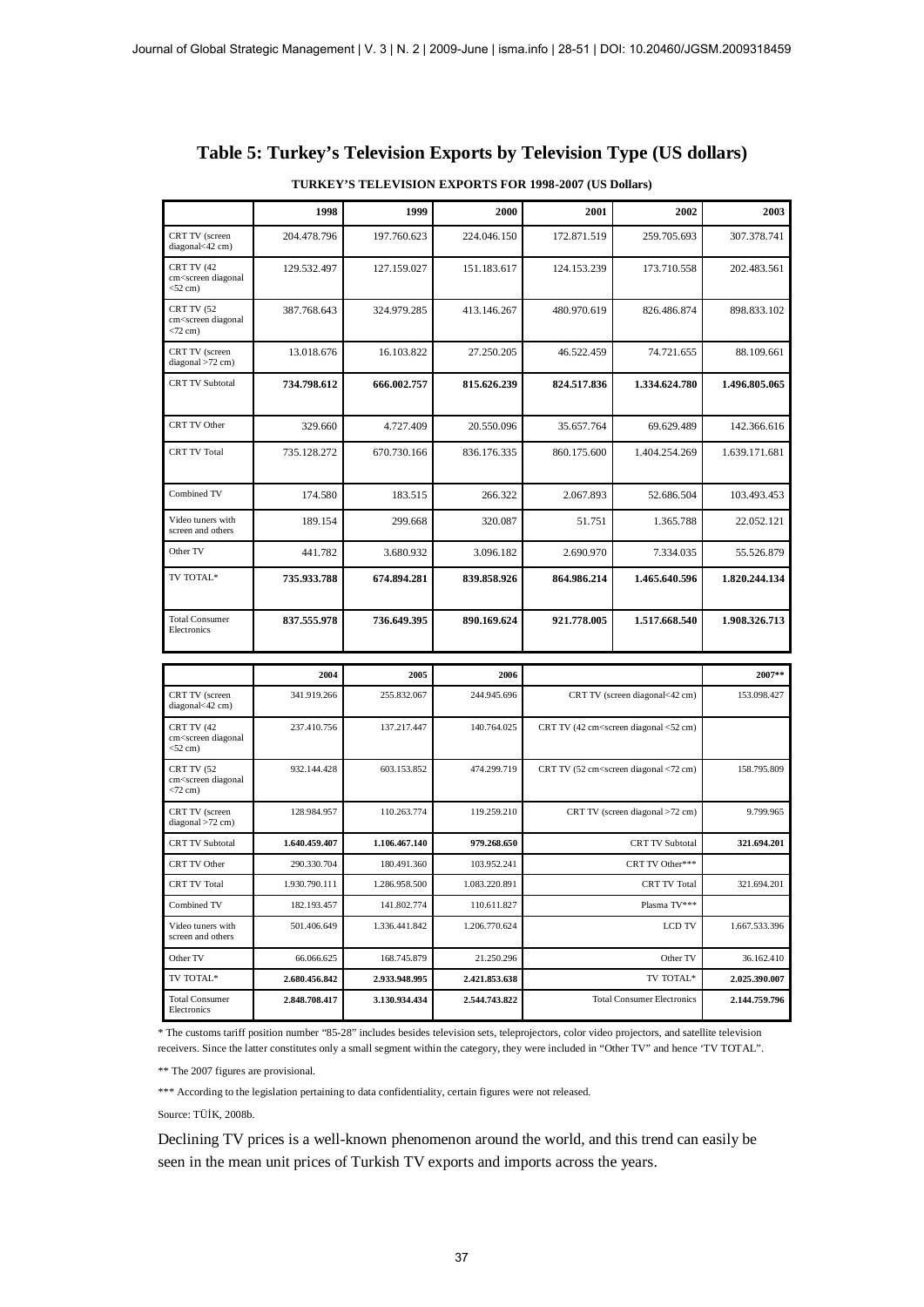| <b>EXPORT</b><br><b>ITEM</b>                                                            | Amount<br>(Units) | Value (USD) | Mean Unit<br>Price (USD) | Amount<br>(Units) | Value (USD) | Mean<br><b>Unit Price</b><br>(USD) | Amount (Units)     | Value (USD) | Mean Unit<br>Price (USD) |
|-----------------------------------------------------------------------------------------|-------------------|-------------|--------------------------|-------------------|-------------|------------------------------------|--------------------|-------------|--------------------------|
|                                                                                         | 1998              | 1998        | 1998                     | 1999              | 1999        | 1999                               | 2000               | 2000        | 2000                     |
| <b>CRT TV</b><br>(screen<br>diagonal<42<br>cm)                                          | 1.952.360         | 204.478.796 | 104,73                   | 2.274.311         | 197.760.623 | 86,95                              | 2.732.193          | 224.046.150 | 82,00                    |
| <b>CRT TV</b><br>(42)<br>cm <screen<br>diagonal<br/><math>&lt;</math>52 cm)</screen<br> | 946.468           | 129.532.497 | 136,86                   | 1.125.803         | 127.159.027 | 112,95                             | 1.511.677          | 151.183.617 | 100,01                   |
| CRT TV<br>(52)<br>cm <screen<br>diagonal<br/><math>&lt;</math>72 cm)</screen<br>        | 1.909.079         | 387.768.643 | 203,12                   | 1.921.015         | 324.979.285 | 169,17                             | 2.803.359          | 413.146.267 | 147,38                   |
| <b>CRT TV</b><br>(screen<br>diagonal ><br>72 cm)                                        | 26.119            | 13.018.676  | 498,44                   | 46.640            | 16.103.822  | 345,28                             | 104.185            | 27.250.205  | 261,56                   |
| <b>CRT TV</b><br>Subtotal                                                               | 4.834.026         | 734.798.612 | 152,01                   | 5.367.769         | 666.002.757 | 124,07                             | 7.151.414          | 815.626.239 | 114,05                   |
| <b>CRT TV</b><br>Other                                                                  | 1.301             | 329.660     | 253,39                   | 12.755            | 4.727.409   | 370,63                             | 59.720             | 20.550.096  | 344,11                   |
| <b>CRT TV</b><br>Total                                                                  | 4.835.327         | 735.128.272 | 152,03                   | 5.380.524         | 670.730.166 | 124,66                             | 7.211.134          | 836.176.335 | 115,96                   |
| Combined<br>TV                                                                          | 4.731             | 174.580     | 36,90                    | 1.851             | 183.515     | 99,14                              | 1.760              | 266.322     | 151,32                   |
| Video<br>tuners with<br>screen, etc.                                                    | 392               | 189.154     | 482,54                   | 2.662             | 299.668     | 112,57                             | 2.740              | 320.087     | 116,82                   |
| Other TV                                                                                | 5.346             | 441.782     | 82,64                    | 40.697            | 3.680.932   | 90,45                              | 71.689             | 3.096.182   | 43,19                    |
| TV<br>TOTAL*                                                                            | 4.845.796         | 735.933.788 | 151,87                   | 5.425.734         | 674.894.281 | 124,39                             | 7.287.323          | 839.858.926 | 115,25                   |
| Total<br>Consumer<br>Electronics                                                        | 4.916.955         | 837.555.978 |                          | 5.514.070         | 736.649.395 |                                    | 7.392.675          | 890.169.624 |                          |
|                                                                                         |                   |             |                          |                   |             |                                    |                    |             |                          |
| <b>EXPORT</b><br><b>ITEM</b>                                                            | Amount<br>(Units) | Value (USD) | Mean Unit<br>Price (USD) | Amount<br>(Units) | Value (USD) | Mean Unit<br>Price(USD)            | Amount<br>(Units)  | Value (USD) | Mean Unit<br>Price (USD) |
|                                                                                         | 2001              | 2001        | 2001                     | 2002              | 2002        |                                    | 2002<br>2003       | 2003        | 2003                     |
| <b>CRT TV</b><br>(screen<br>diagonal < 42<br>cm)                                        | 2.169.596         | 172.871.519 | 79,68                    | 3.586.782         | 259.705.693 |                                    | 72,41<br>4.167.003 | 307.378.741 | 73,76                    |
| CRT TV (42<br>cm <screen<br>diagonal <math>&lt;</math> 52<br/>cm)</screen<br>           | 1.253.942         | 124.153.239 | 99,01                    | 1.888.235         | 173.710.558 |                                    | 1.973.792<br>92,00 | 202.483.561 | 102,59                   |

| ITEM                                                                         | Allioulit<br>(Units) | value (QD)  | ivicali Ullit<br>Price (USD) | Allioulit<br>(Units) | value (QD)    | ivicali Ullit<br>Price(USD) | Allioulit<br>(Units) | value (USD)   | <b>NICALL</b> OILL<br>Price (USD) |
|------------------------------------------------------------------------------|----------------------|-------------|------------------------------|----------------------|---------------|-----------------------------|----------------------|---------------|-----------------------------------|
|                                                                              | 2001                 | 2001        | 2001                         | 2002                 | 2002          | 2002                        | 2003                 | 2003          | 2003                              |
| <b>CRT TV</b><br>(screen<br>diagonal<42<br>cm)                               | 2.169.596            | 172.871.519 | 79,68                        | 3.586.782            | 259.705.693   | 72,41                       | 4.167.003            | 307.378.741   | 73,76                             |
| CRT TV (42<br>cm <screen<br>diagonal <math>&lt;</math>52<br/>cm)</screen<br> | 1.253.942            | 124.153.239 | 99,01                        | 1.888.235            | 173.710.558   | 92,00                       | 1.973.792            | 202.483.561   | 102,59                            |
| CRT TV (52<br>cm <screen<br>diagonal <math>&lt;</math>72<br/>cm)</screen<br> | 3.213.177            | 480.970.619 | 149,69                       | 5.505.734            | 826.486.874   | 150,11                      | 6.167.973            | 898.833.102   | 145,73                            |
| CRT TV<br>(screen<br>diagonal > 72<br>cm)                                    | 172.536              | 46.522.459  | 269.64                       | 257.177              | 74.721.655    | 290.55                      | 284.104              | 88.109.661    | 310,13                            |
| CRT TV<br>Subtotal                                                           | 6.809.251            | 824.517.836 | 121,09                       | 11.237.928           | 1.334.624.780 | 118,76                      | 12.592.872           | 1.496.805.065 | 118,86                            |
| CRT TV<br>Other                                                              | 94.723               | 35.657.764  | 376,44                       | 175.490              | 69.629.489    | 396,77                      | 468.267              | 142.366.616   | 304,03                            |
| <b>CRT TV</b><br><b>TOTAL</b>                                                | 6.903.974            | 860.175.600 | 124,59                       | 11.413.418           | 1.404.254.269 | 123,04                      | 13.061.139           | 1.639.171.681 | 125,50                            |
| <b>COMBINED</b><br>TV                                                        | 9.894                | 2.067.893   | 209,00                       | 238.841              | 52.686.504    | 220,59                      | 709.321              | 103.493.453   | 145,90                            |
| <b>VIDEO</b><br><b>TUNERS</b><br>WITH<br><b>SCREEN</b> and<br>others         | 35                   | 51.751      | 1.478,60                     | 4.231                | 1.365.788     | 322,81                      | 887.807              | 22.052.121    | 24,84                             |
| Other TV                                                                     | 64.707               | 2.690.970   | 41,59                        | 69.799               | 7.334.035     | 105,07                      | 178.430              | 55.526.879    | 311,20                            |
| TV Total*                                                                    | 6.978.610            | 864.986.214 | 123,95                       | 11.726.289           | 1.465.640.596 | 124,99                      | 14.836.697           | 1.820.244.134 | 122,69                            |
| Total<br>Consumer<br>Electronics                                             | 7.148.101            | 921.778.005 |                              | 35.096.933           | 1.517.668.540 |                             | 71.829.001           | 1.908.326.713 |                                   |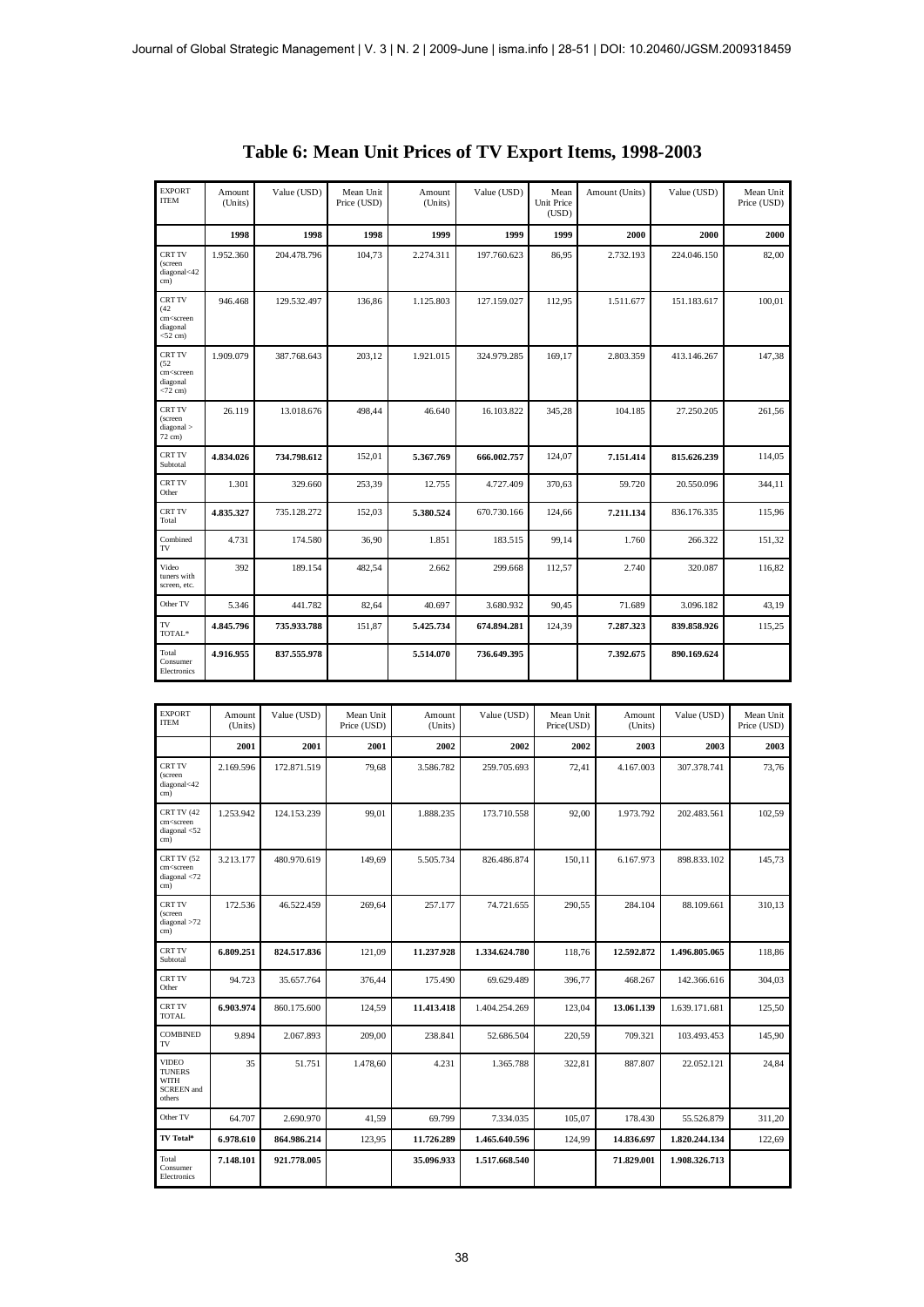\* The customs tariff position number "85-28" includes besides television sets, teleprojectors, color video projectors, and satellite television receivers. Since the latter constitutes only a small segment within the category, they were included in "Other TV" and hence 'TV TOTAL".

\*\* The 2007 figures are provisional.

\*\*\* According to the legislation pertaining to data confidentiality, certain figures were not released. Source: TÜİK, 2008b.

| <b>EXPORT</b><br><b>ITEM</b>                                                | Amount<br>(Units)                                                                                                                                                        | Value (USD)   | Mean<br>Unit   | Amount<br>(Units) | Value (USD)    | Mean Unit<br>Price (USD) | Amount<br>(Units) | Value (USD)           | Mean<br><b>Unit Price</b> |
|-----------------------------------------------------------------------------|--------------------------------------------------------------------------------------------------------------------------------------------------------------------------|---------------|----------------|-------------------|----------------|--------------------------|-------------------|-----------------------|---------------------------|
|                                                                             |                                                                                                                                                                          |               | Price<br>(USD) |                   |                |                          |                   |                       | (USD)                     |
|                                                                             | 2004                                                                                                                                                                     | 2004          | 2004           | 2005              | 2005           | 2005                     | 2006              | 2006                  | 2006                      |
| <b>CRT TV</b><br>(screen<br>diagonal<42                                     | 4.880.936                                                                                                                                                                | 341.919.266   | 70,05          | 4.212.850         | 255.832.067    | 60,73                    | 4.124.177         | 244.945.696           | 59.39                     |
| cm)                                                                         |                                                                                                                                                                          |               |                |                   |                |                          |                   |                       |                           |
| CRT TV (42                                                                  | 2.259.137                                                                                                                                                                | 237.410.756   | 105,09         | 1.676.881         | 137.217.447    | 81.83                    | 1.749.455         | 140.764.025           | 80.46                     |
| cm <screen<br>diagonal<br/><math>&lt;</math>52 cm<math>)</math></screen<br> |                                                                                                                                                                          |               |                |                   |                |                          |                   |                       |                           |
| CRTTV (52<br>cm <screen<br>diagonal</screen<br>                             | 6.439.098                                                                                                                                                                | 932.144.428   | 144,76         | 5.322.690         | 603.153.852    | 113.32                   | 4.303.697         | 474.299.719           | 110.21                    |
| $<72$ cm)<br><b>CRT TV</b>                                                  | 483.329                                                                                                                                                                  | 128.984.957   | 266,87         | 528.360           | 110.263.774    | 208,69                   | 649.882           | 119.259.210           | 183.51                    |
| (screen<br>diagonal<br>$>72$ cm)                                            |                                                                                                                                                                          |               |                |                   |                |                          |                   |                       |                           |
| <b>CRT TV</b><br>Subtotal                                                   | 14.062.500                                                                                                                                                               | 1.640.459.407 | 116,65         | 11.740.781        | 1.106.467.140  | 94,24                    | 10.827.211        | 979.268.650           | 90,45                     |
| <b>CRT TV</b><br>Other                                                      | 1.095.520                                                                                                                                                                | 290.330.704   | 265,02         | 822.390           | 180.491.360    | 219,47                   | 486.979           | 103.952.241           | 213,46                    |
| <b>CRT TV</b><br>Total                                                      | 15.158.020                                                                                                                                                               | 1.930.790.111 | 127,38         | 12.563.171        | 1.286.958.500  | 102.44                   | 11.314.190        | 1.083.220.891         | 95,74                     |
| Combined<br>TV                                                              | 2.060.656                                                                                                                                                                | 182.193.457   | 88,42          | 1.238.159         | 141.802.774    | 114,53                   | 1.007.722         | 110.611.827           | 109,76                    |
| Video tuners<br>with screen.<br>etc.                                        | 791.076                                                                                                                                                                  | 501.406.649   | 633,83         | 2.347.339         | 1.336.441.842  | 569,34                   | 1.899.632         | 1.206.770.624         | 635,27                    |
| Other TV                                                                    | 573,677                                                                                                                                                                  | 66,066,625    | 115,16         | 793.860           | 168,745,879    | 212,56                   | 458.806           | 21.250.296            | 46.32                     |
| TV<br>TOTAL*                                                                | 18.583.429                                                                                                                                                               | 2.680.456.842 | 144,24         | 16.942.529        | 2.933.948.995  | 173,17                   | 14,680,350        | 2.421.853.638         | 164,97                    |
| Total<br>Consumer<br>Electronics                                            | 70.388.814                                                                                                                                                               | 2.848.708.417 |                | 65.398.984        | 3.130.934.434  |                          | 21.204.977        | 2.544.743.822         |                           |
|                                                                             |                                                                                                                                                                          |               |                |                   |                |                          |                   |                       |                           |
| <b>Export Item</b>                                                          |                                                                                                                                                                          |               |                |                   | Amount (Units) | Value (USD)              |                   | Mean Unit Price (USD) |                           |
|                                                                             |                                                                                                                                                                          |               |                |                   | 2007**         |                          | 2007**            |                       | 2007**                    |
|                                                                             | CRT TV (screen diagonal<42 cm)                                                                                                                                           |               |                | 2.473.404         |                |                          | 153.098.427       |                       | 61,90                     |
|                                                                             | CRT TV (42 cm <screen <52="" cm)<="" diagonal="" td=""><td></td><td></td><td></td><td></td><td></td><td></td><td></td><td></td></screen>                                 |               |                |                   |                |                          |                   |                       |                           |
|                                                                             | CRT TV (52 cm <screen <72="" cm)<="" diagonal="" td=""><td></td><td></td><td colspan="2">1.125.762</td><td colspan="2">158.795.809</td><td></td><td>141,06</td></screen> |               |                | 1.125.762         |                | 158.795.809              |                   |                       | 141,06                    |
|                                                                             | CRT TV (screen diagonal $>72$ cm)                                                                                                                                        |               |                |                   | 48.448         |                          | 9.799.965         |                       | 202,28                    |
| <b>CRT TV Subtotal</b>                                                      |                                                                                                                                                                          |               |                | 3.647.614         |                | 321.694.201              |                   | 88,19                 |                           |
| CRT TV Other***                                                             |                                                                                                                                                                          |               |                |                   |                |                          |                   |                       |                           |
| <b>CRT TV Total</b>                                                         |                                                                                                                                                                          |               |                |                   | 3.647.614      | 321.694.201              |                   |                       | 88,19                     |
| Plasma TV***                                                                |                                                                                                                                                                          |               |                |                   |                |                          |                   |                       |                           |
| <b>LCD TV</b>                                                               |                                                                                                                                                                          |               |                |                   | 4.331.682      | 1.667.533.396            |                   | 384,96                |                           |

**Table 7: Mean Unit Prices of TV Export Items, 2004-2007**

| CRT TV (screen diagonal<42 cm)                                                                                                                                                                                                                                                              | 2.473.404     | 153.098.427   | 61.90  |  |  |  |  |
|---------------------------------------------------------------------------------------------------------------------------------------------------------------------------------------------------------------------------------------------------------------------------------------------|---------------|---------------|--------|--|--|--|--|
| CRT TV (42 cm <screen <52="" cm)<="" diagonal="" td=""><td></td><td></td><td></td></screen>                                                                                                                                                                                                 |               |               |        |  |  |  |  |
| CRT TV (52 cm <screen <72="" cm)<="" diagonal="" td=""><td>1.125.762</td><td>158.795.809</td><td>141,06</td></screen>                                                                                                                                                                       | 1.125.762     | 158.795.809   | 141,06 |  |  |  |  |
| CRT TV (screen diagonal >72 cm)                                                                                                                                                                                                                                                             | 48.448        | 9.799.965     | 202,28 |  |  |  |  |
| <b>CRT TV Subtotal</b>                                                                                                                                                                                                                                                                      | 3.647.614     | 321.694.201   | 88,19  |  |  |  |  |
| CRT TV Other***                                                                                                                                                                                                                                                                             |               |               |        |  |  |  |  |
| <b>CRT TV Total</b>                                                                                                                                                                                                                                                                         | 3.647.614     | 321.694.201   | 88,19  |  |  |  |  |
| Plasma TV***                                                                                                                                                                                                                                                                                |               |               |        |  |  |  |  |
| <b>LCD TV</b>                                                                                                                                                                                                                                                                               | 4.331.682     | 1.667.533.396 | 384,96 |  |  |  |  |
| Other TV                                                                                                                                                                                                                                                                                    | 729.209       | 36.162.410    | 49,59  |  |  |  |  |
| TV TOTAL*                                                                                                                                                                                                                                                                                   | 8.708.505     | 2.025.390.007 | 232,58 |  |  |  |  |
| <b>Total Consumer Electronics</b>                                                                                                                                                                                                                                                           | 45.103.024,00 | 2.144.759.796 |        |  |  |  |  |
| * The customs tariff position number "85-28" includes besides television sets, teleprojectors, color video projectors, and satellite television receivers. Since the<br>latter constitutes only a small segment within the category, they were included in "Other TV" and hence 'TV TOTAL". |               |               |        |  |  |  |  |
| ** The 2007 figures are provisional.                                                                                                                                                                                                                                                        |               |               |        |  |  |  |  |
| *** According to the legislation pertaining to data confidentiality, certain figures were not released.                                                                                                                                                                                     |               |               |        |  |  |  |  |
| Source: TÜİK, 2008b.                                                                                                                                                                                                                                                                        |               |               |        |  |  |  |  |

Color televisions made in Turkey have a good reputation among European consumers with respect to price and quality. Turkish manufacturers follow European and international standards and norms, and since 2002, production carries the "CE" mark (Taylan and Sarı, 2008: 3).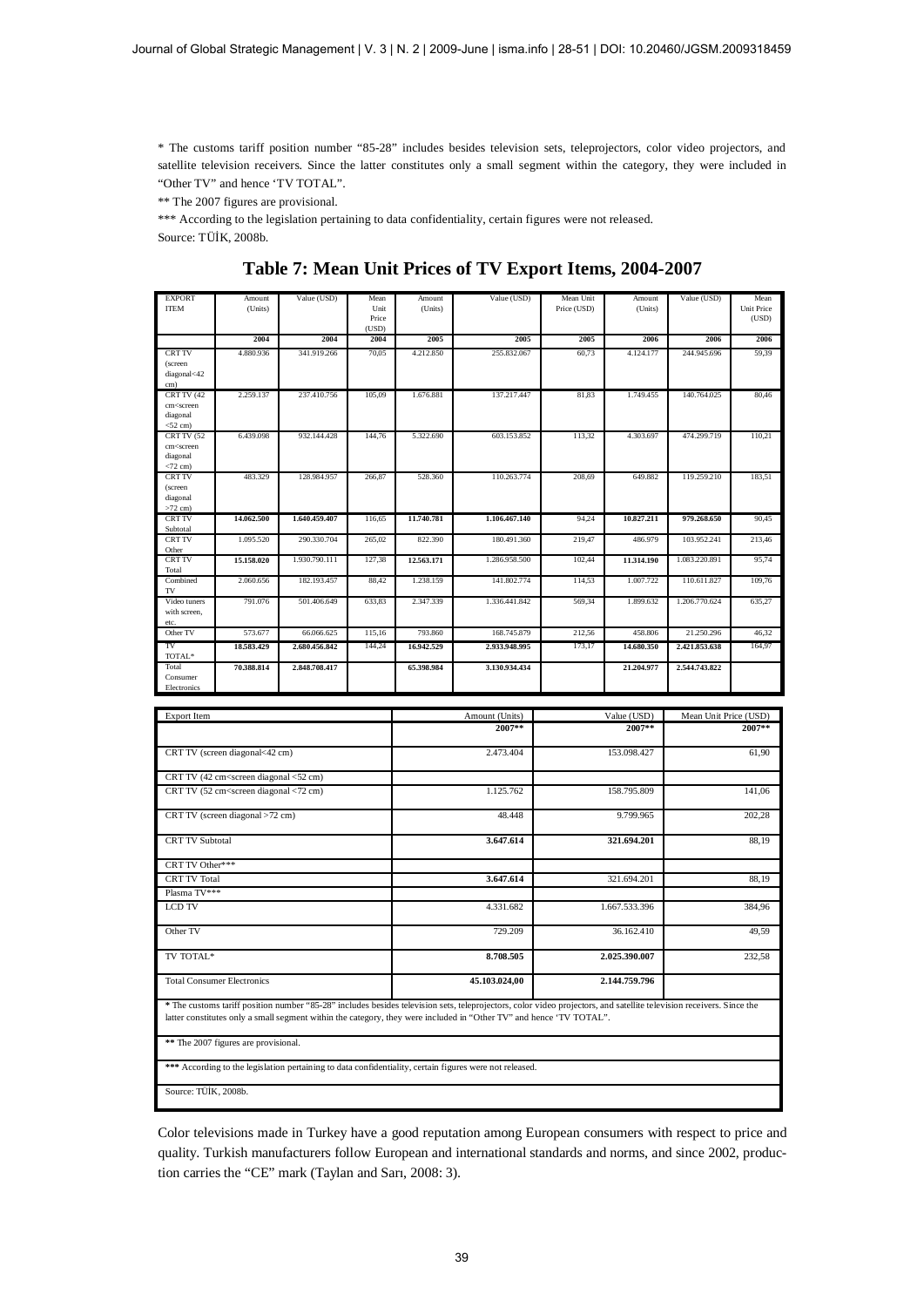The European Union is Turkey's biggest trading partner; in 2006, Turkey received 4.3% of all EU exports, and 3.1% of all EU imports that year were accounted for by Turkey (Eurostat, 2007: 57). In 2005, Turkey's global exports were valued at 58.8 billion Euros, 56% of which were destined to the EU-27; and that same year a share of 45% of imports to Turkey was accounted for by the EU-27.

Of total television exports, 91% are headed to ten member states of the European Union (DTM, 2006: 6). For television sets, the UK has been the biggest export market for the past two years, followed by Germany, Spain, France, the Netherlands, and Italy. Of total television exports for 2007, for instance, the UK accounted for 32%, Germany for 20%, Spain for 10%, France for 9%, the Netherlands for 5%, and Italy for 4% (DTM, 2006: 8).

Today Turkish producers command 25% of the European color TV market (Önkol, 2008), and Turkey appears to be the television factory of Europe. The second biggest market for color TVs after the European Union is the Russian Federation and the Turkic republics (Çakır, 2004).

# **Television Imports**

Electronic components production in Turkey is limited, and especially some of the components used in the manufacturing of television sets are largely imported (Cakır, 2004: 16). It is sometimes more cost-effective for Turkish manufacturers to import finished goods, especially from China, South Korea, and Hong Kong (ibid.). Turkey's television imports over the past ten years, therefore, follow a generally increasing trend, with occasional dips such as in the recession year of 2001 (Please see Table 8).

Between 2005 and 2006, for instance, TV imports rose by 22% in value, from US\$221,869,314 to US\$270,773,182. Television sets is an area, however, where Turkey has a favorable trade balance. Between 2002 and 2005, the export/import ratio has exceeded 1,300% (reaching its peak of 1,612% in 2002).

| <b>YEAR</b> | <b>EXPORTS</b>             | <b>IMPORTS</b>           | <b>EXPORT/IMPORT RATIO</b> |
|-------------|----------------------------|--------------------------|----------------------------|
|             | (US Dollars)               | (US Dollars)             | $\frac{0}{0}$              |
| 1998        | 735.933.788                | 93.254.438               | 789,17                     |
| 1999        | 674.894.281                | 113.123.599              | 596,60                     |
| 2000        | 839.858.926                | 178.476.868              | 470,57                     |
| 2001        | 864.986.214                | 97.090.684               | 890,91                     |
| 2002        | 1.465.640.596              | 90.920.719               | 1.612,00                   |
| 2003        | 1.820.244.134              | 119.425.348              | 1.524,17                   |
| 2004        | 2.680.456.842              | 193.849.072              | 1.382,75                   |
| 2005        | 2.933.948.995              | 221.869.314              | 1.322,38                   |
| 2006        | 2.421.853.638              | 270.773.182              | 894,42                     |
| 2007        | 2.025.390.007 <sup>a</sup> | 760.191.838 <sup>a</sup> | $266,43^a$                 |

**Table 8: Turkey's Television Exports and Imports, 1998-2007**

<sup>a</sup>The figures for 2007 are provisional, and according to the legislation pertaining to data confidentiality, data for some of the categories have not been released.

Source: TÜİK (Turkish Statistics Institute), 2008b.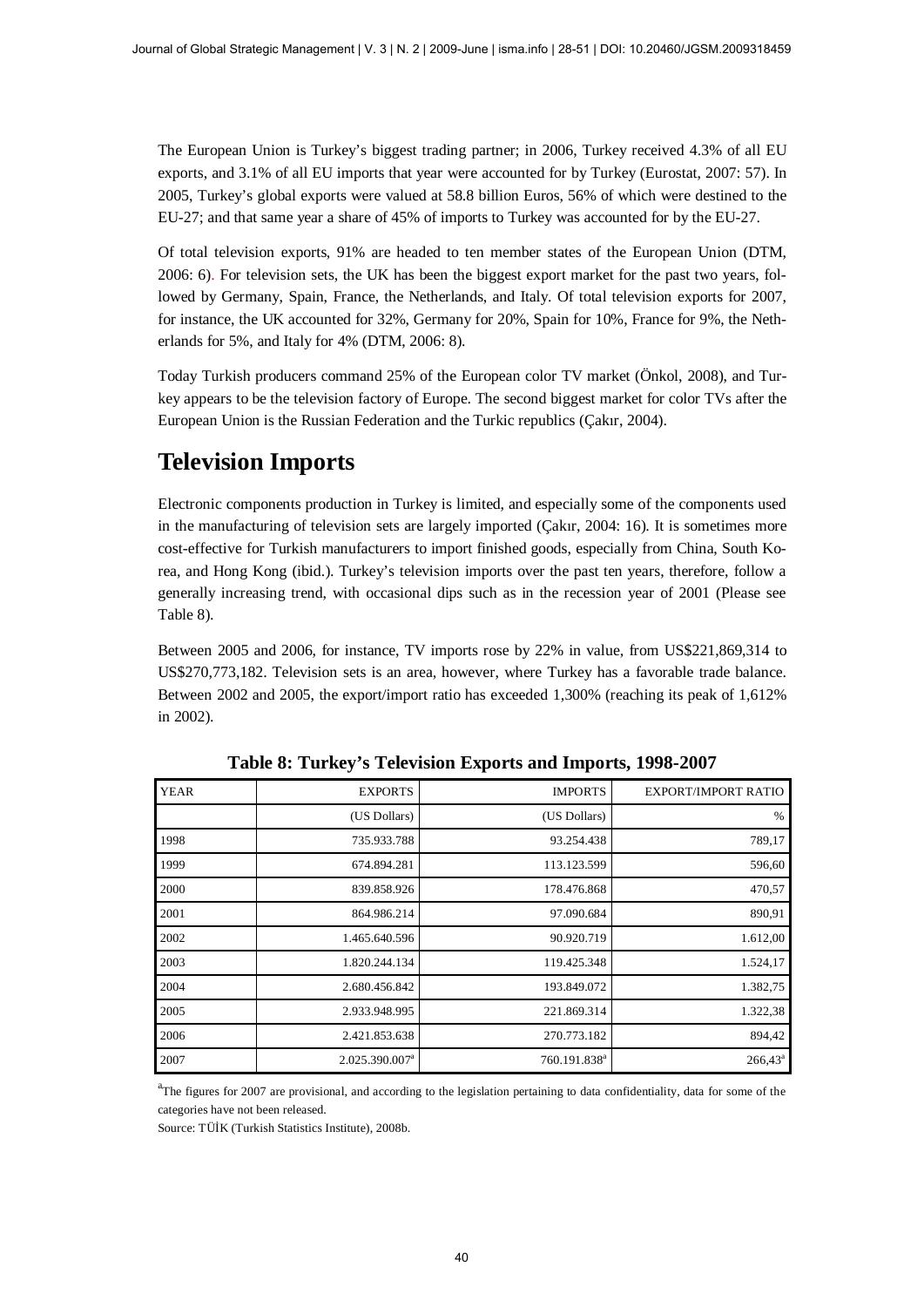The consumer shift away from cathode-ray televisions towards LCD and plasma televisions can be clearly seen from the import figures of recent years (Please see Table 9). While the share of CRT televisions in total television imports was 41% in 1998, by 2006 that figure has fallen to 9% in unit terms. In dollar terms, that corresponds to a decline from 69% to 6%.

|                                                                        | 1998      | 1999      | 2000       | 2001      | 2002       | 2003       |
|------------------------------------------------------------------------|-----------|-----------|------------|-----------|------------|------------|
| CRT TV (screen diagonal<42<br>cm)                                      | 118,008   | 230.252   | 193.538    | 64.252    | 118.496    | 228.850    |
| CRT TV (42 cm <screen<br>diagonal <math>&lt;</math> 52 cm)</screen<br> | 83.938    | 67.039    | 68.029     | 23.928    | 16.831     | 10.591     |
| CRT TV (52 cm <screen<br>diagonal &lt;72 cm)</screen<br>               | 97.719    | 137.014   | 186.605    | 50.948    | 127.583    | 112.361    |
| CRT TV (screen diagonal >72<br>cm)                                     | 9.953     | 10.501    | 38.514     | 25.696    | 45.675     | 57.180     |
| <b>CRT TV Subtotal</b>                                                 | 309.618   | 444.806   | 486.686    | 164.824   | 308.585    | 408.982    |
| CRT TV Other                                                           | 2.894     | 2.036     | 8.545      | 3.274     | 5.015      | 7.131      |
| <b>CRT TV Total</b>                                                    | 312.512   | 446.842   | 495.231    | 168.098   | 313.600    | 416.113    |
| Combined TV                                                            | 2.757     | 2.152     | 5.239      | 710       | 4.585      | 5.160      |
| Video tuners with screen and<br>others                                 | 1.500     | 603       | 3.069      | 5.203     | 4.613      | 9.297      |
| Other TV                                                               | 440.270   | 607.971   | 873.243    | 486.149   | 380.596    | 779.093    |
| TV TOTAL*                                                              | 757.039   | 1.057.568 | 1.376.782  | 660.160   | 703.394    | 1.209.663  |
| <b>Total Consumer Electronics</b>                                      | 8.253.458 | 8.347.346 | 10.582.498 | 4.793.957 | 88.696.142 | 89.175.735 |

**Table 9: Turkey's Television Imports, 1998-2007 (Units)**

|                                                                          | 2004        | 2005        | 2006       |                                                          | $2007**$    |
|--------------------------------------------------------------------------|-------------|-------------|------------|----------------------------------------------------------|-------------|
| CRT TV (screen diagonal<42<br>cm)                                        | 93.205      | 22.840      | 4.185      | CRT TV (screen diagonal<42 cm)                           | 8.239       |
| CRT TV (42 cm <screen diago-<br=""><math>nal &lt; 52</math> cm)</screen> | 6.988       | 4.060       | 1.930      | CRT TV (42 cm <screen <52<br="" diagonal="">cm)</screen> | 98          |
| CRT TV (52 cm <screen diago-<br=""><math>nal &lt; 72</math> cm)</screen> | 70.812      | 65.226      | 29.546     | CRT TV (52 cm <screen <72<br="" diagonal="">cm)</screen> | 17.321      |
| CRT TV (screen diagonal >72<br>cm)                                       | 86.205      | 56.574      | 21.867     | CRT TV (screen diagonal >72 cm)                          | 6.984       |
| <b>CRT TV Subtotal</b>                                                   | 257.210     | 148.700     | 57.528     | <b>CRT TV Subtotal</b>                                   | 32.642      |
| CRT TV Other                                                             | 22.981      | 17.442      | 6.926      | CRT TV Other***                                          | 96          |
| <b>CRT TV Total</b>                                                      | 280.191     | 166.142     | 64.454     | <b>CRT TV Total</b>                                      | 32.738      |
| Combined TV                                                              | 4.068       | 3.912       | 3.381      | Plasma TV***                                             | 49.577      |
| Video tuners with screen and<br>others                                   | 24.051      | 67.968      | 140.890    | <b>LCD TV</b>                                            | 266.647     |
| Other TV                                                                 | 2.035.953   | 1.368.152   | 476.109    | Other TV                                                 | 3.278.167   |
| TV TOTAL*                                                                | 2.344.263   | 1.606.174   | 684.834    | TV TOTAL*                                                | 3.627.129   |
| <b>Total Consumer Electronics</b>                                        | 164.265.132 | 119.422.618 | 85.504.889 | <b>Total Consumer Electronics</b>                        | 601.478.514 |

\* The customs tariff position number "85-28" includes besides television sets, teleprojectors, color video projectors, and satellite television receivers. Since the latter constitutes only a small segment within the category, they were included in "Other TV" and hence 'TV TOTAL".

\*\* The 2007 figures are provisional.

\*\*\* According to the legislation pertaining to data confidentiality, certain figures were not released.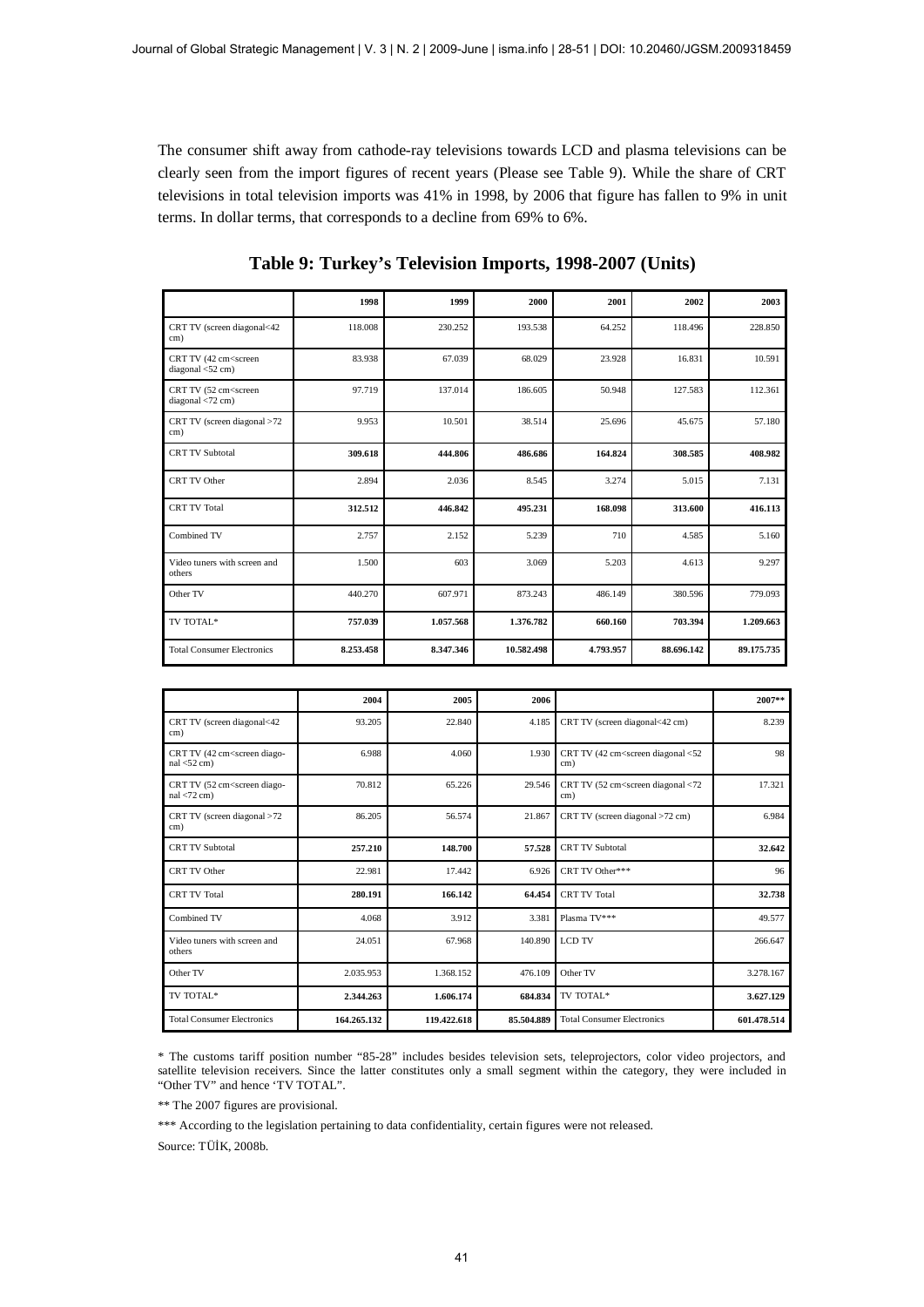In television set imports, as in exports, European Union countries top the list. They are followed by Japan and other countries in the Far East.

|                                                                       | 1998        | 1999        | 2000          | 2001        | 2002        | 2003        |
|-----------------------------------------------------------------------|-------------|-------------|---------------|-------------|-------------|-------------|
| CRT TV (screen diago-<br>$nal < 42$ cm)                               | 14.930.651  | 16.384.207  | 13.983.065    | 4.765.841   | 5.170.565   | 8.844.754   |
| CRT TV (42 cm <screen<br>diagonal <math>&lt;</math>52 cm)</screen<br> | 15.933.906  | 10.216.121  | 7.910.909     | 2.525.023   | 1.513.993   | 1.076.977   |
| CRT TV (52 cm <screen<br>diagonal <math>&lt;</math>72 cm)</screen<br> | 26.830.377  | 31.042.533  | 33.744.650    | 8.951.770   | 18.866.235  | 12.430.314  |
| CRT TV (screen diago-<br>$nal > 72$ cm)                               | 4.913.089   | 4.809.236   | 16.528.004    | 10.311.331  | 17.285.061  | 18.385.039  |
| <b>CRT TV Subtotal</b>                                                | 62.608.023  | 62.452.097  | 72.166.628    | 26.553.965  | 42.835.854  | 40.737.084  |
| CRT TV Other                                                          | 2.091.768   | 1.550.825   | 5.626.636     | 3.250.298   | 3.900.127   | 3.894.089   |
| <b>CRT TV Total</b>                                                   | 64.699.791  | 64.002.922  | 77.793.264    | 29.804.263  | 46.735.981  | 44.631.173  |
| Combined TV                                                           | 1.275.659   | 2.026.860   | 586.643       | 237.971     | 1.094.724   | 1.087.717   |
| Video tuners with screen<br>and others                                | 606.870     | 738.191     | 1.787.472     | 838.087     | 3.248.612   | 4.748.184   |
| Other TV                                                              | 26.672.118  | 46.355.626  | 98.309.489    | 66.210.363  | 39.841.402  | 68.958.274  |
| TV TOTAL*                                                             | 93.254.438  | 113.123.599 | 178.476.868   | 97.090.684  | 90.920.719  | 119.425.348 |
| <b>Total Consumer Elec-</b><br>tronics                                | 727.801.585 | 820.586.292 | 1.104.333.968 | 660.796.026 | 713.971.436 | 974.117.243 |

**Table 10: Turkey's Television Imports, 1998-2007 (US Dollars)**

|                                                                       | 2004          | 2005          | 2006          |                                                                                    | 2007**        |
|-----------------------------------------------------------------------|---------------|---------------|---------------|------------------------------------------------------------------------------------|---------------|
| CRT TV (screen diago-<br>$nal < 42$ cm)                               | 4.414.435     | 1.751.570     | 531.198       | CRT TV (screen diagonal<42 cm)                                                     | 866.122       |
| CRT TV (42 cm <screen<br>diagonal &lt;52 cm)</screen<br>              | 1.741.538     | 750.539       | 917.613       | CRT TV (42 cm <screen <52="" cm)<="" diagonal="" td=""><td>26.927</td></screen>    | 26.927        |
| CRT TV (52 cm <screen<br>diagonal <math>&lt;</math>72 cm)</screen<br> | 10.187.620    | 12.523.501    | 5.561.619     | CRT TV (52 cm <screen <72="" cm)<="" diagonal="" td=""><td>4.466.837</td></screen> | 4.466.837     |
| CRT TV (screen diago-<br>$nal > 72$ cm)                               | 25.558.285    | 20.786.425    | 7.800.834     | CRT TV (screen diagonal >72 cm)                                                    | 2.063.233     |
| <b>CRT TV Subtotal</b>                                                | 41.901.878    | 35.812.035    | 14.811.264    | <b>CRT TV Subtotal</b>                                                             | 7.423.119     |
| CRT TV Other                                                          | 16.360.986    | 13.155.183    | 2.406.060     | CRT TV Other***                                                                    | 58.945        |
| <b>CRT TV Total</b>                                                   | 58.262.864    | 48.967.218    | 17.217.324    | <b>CRT TV Total</b>                                                                | 7.482.064     |
| Combined TV                                                           | 1.165.243     | 837.705       | 500.515       | Plasma TV***                                                                       | 56.545.213    |
| Video tuners with screen<br>and others                                | 11.472.755    | 43.600.421    | 119.337.130   | LCD TV                                                                             | 204.778.807   |
| Other TV                                                              | 122.948.210   | 128.463.970   | 133.718.213   | Other TV                                                                           | 491.385.754   |
| TV TOTAL*                                                             | 193.849.072   | 221.869.314   | 270.773.182   | TV TOTAL*                                                                          | 760.191.838   |
| <b>Total Consumer Elec-</b><br>tronics                                | 1.411.252.891 | 1.748.426.402 | 1.684.235.771 | <b>Total Consumer Electronics</b>                                                  | 2.216.683.435 |

\* The customs tariff position number "85-28" includes besides television sets, teleprojectors, color video projectors, and satellite television receivers. Since the latter constitutes only a small segment within the category, they were included in "Other TV" and hence 'TV TOTAL".

\*\* The 2007 figures are provisional.

\*\*\* According to the legislation pertaining to data confidentiality, certain figures were not released.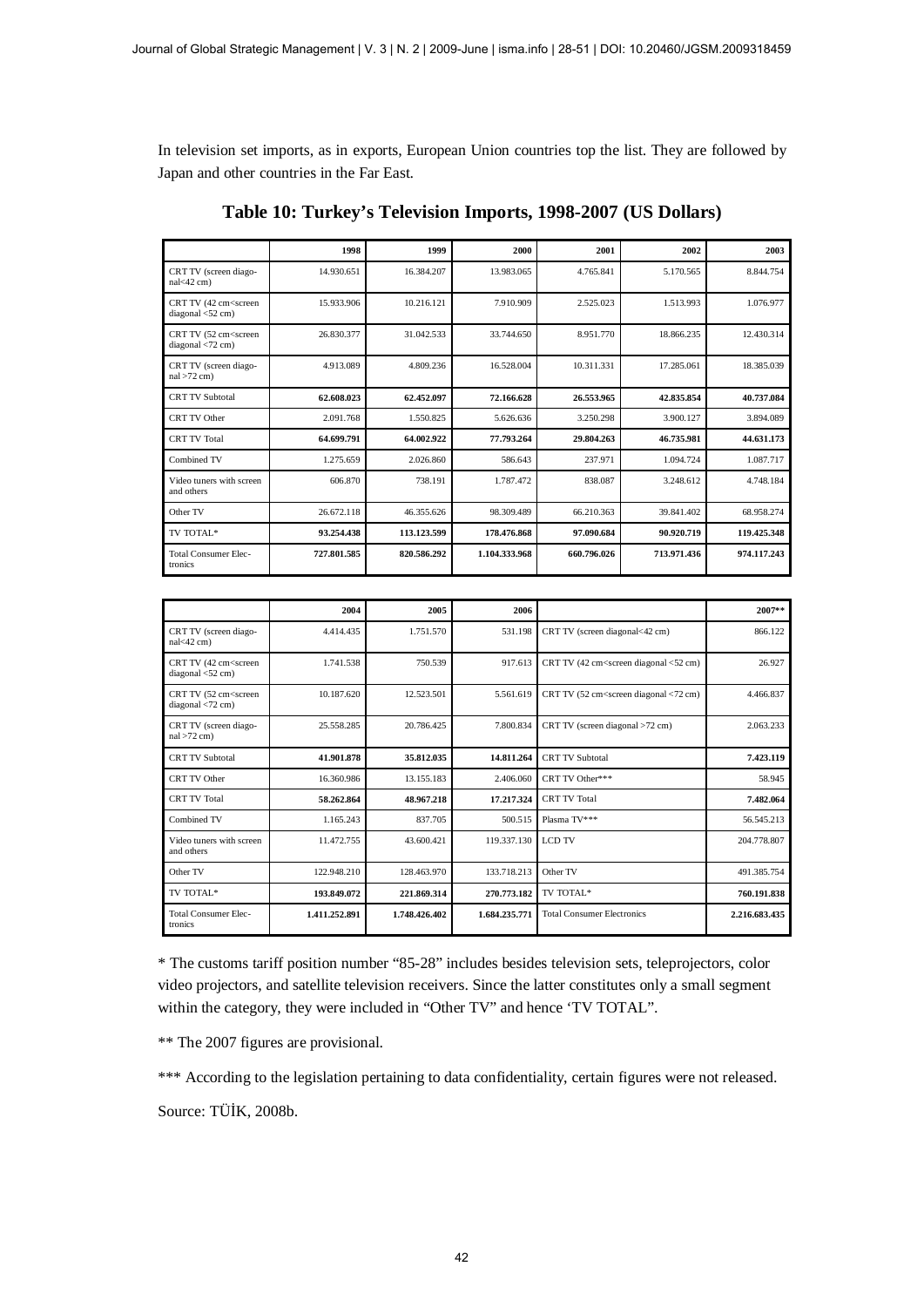| <b>IMPORT ITEM</b>                                                        | Amount<br>(Units) | Value<br>(USD) | Mean Unit<br>Price(USD) | Amount<br>(Units) | Value (USD) | Mean Unit<br>Price(USD) | Amount<br>(Units) | Value<br>(USD) | Mean Unit<br>Price(USD) |
|---------------------------------------------------------------------------|-------------------|----------------|-------------------------|-------------------|-------------|-------------------------|-------------------|----------------|-------------------------|
|                                                                           | 1998              | 1998           | 1998                    | 1999              | 1999        | 1999                    | 2000              | 2000           | 2000                    |
| CRT TV (screen<br>diagonal<42 cm)                                         | 118.008           | 14.930.651     | 126,52                  | 230.252           | 16.384.207  | 71,16                   | 193.538           | 13.983.065     | 72,25                   |
| CRT TV (42<br>cm <screen<br>diagonal <math>&lt;</math>52 cm)</screen<br>  | 83.938            | 15.933.906     | 189,83                  | 67.039            | 10.216.121  | 152,39                  | 68.029            | 7.910.909      | 116,29                  |
| CRT TV (52<br>cm <screen<br>diagonal <math>&lt;</math>72 cm)</screen<br>  | 97.719            | 26.830.377     | 274,57                  | 137.014           | 31.042.533  | 226,56                  | 186.605           | 33.744.650     | 180,83                  |
| CRT TV (screen<br>$diagonal > 72$ cm)                                     | 9.953             | 4.913.089      | 493,63                  | 10.501            | 4.809.236   | 457,98                  | 38.514            | 16.528.004     | 429,14                  |
| <b>CRT TV Subtotal</b>                                                    | 309.618           | 62.608.023     | 202,21                  | 444.806           | 62.452.097  | 140,40                  | 486.686           | 72.166.628     | 148,28                  |
| CRT TV Other                                                              | 2.894             | 2.091.768      | 722,79                  | 2.036             | 1.550.825   | 761,70                  | 8.545             | 5.626.636      | 658,47                  |
| <b>CRT TV Total</b>                                                       | 312.512           | 64.699.791     | 207,03                  | 446.842           | 64.002.922  | 143,23                  | 495.231           | 77.793.264     | 157,08                  |
| Combined TV                                                               | 2.757             | 1.275.659      | 462,70                  | 2.152             | 2.026.860   | 941,85                  | 5.239             | 586.643        | 111,98                  |
| Video tuners with<br>screen, etc.                                         | 1.500             | 606.870        | 404,58                  | 603               | 738.191     | 1.224,20                | 3.069             | 1.787.472      | 582,43                  |
| Other TV                                                                  | 440.270           | 26.672.118     | 60,58                   | 607.971           | 46.355.626  | 76,25                   | 873.243           | 98.309.489     | 112.58                  |
| TV TOTAL*                                                                 | 757.039           | 93.254.438     | 123,18                  | 1.057.568         | 113.123.599 | 106,97                  | 1.376.782         | 178.476.868    | 129,63                  |
| <b>Total Consumer</b><br>Electronics                                      | 8.253.458         | 727.801.585    |                         | 8.347.346         | 820.586.292 |                         | 10.582.498        | 1.104.333.968  |                         |
|                                                                           |                   |                |                         |                   |             |                         |                   |                |                         |
| <b>IMPORT ITEM</b>                                                        | Amount<br>(Units) | Value (USD)    | Mean Unit<br>Price(USD) | Amount<br>(Units) | Value (USD) | Mean Unit<br>Price(USD) | Amount<br>(Units) | Value (USD)    | Mean Unit<br>Price(USD) |
|                                                                           | 2001              | 2001           | 2001                    | 2002              | 2002        | 2002                    | 2003              | 2003           | 2003                    |
| CRT TV (screen<br>diagonal<42 cm)                                         | 64.252            | 4.765.841      | 74,17                   | 118.496           | 5.170.565   | 43,63                   | 228.850           | 8.844.754      | 38,65                   |
| CRT TV (42<br>cm <screen<br>diagonal <math>&lt;</math> 52 cm)</screen<br> | 23.928            | 2.525.023      | 105,53                  | 16.831            | 1.513.993   | 89,95                   | 10.591            | 1.076.977      | 101,69                  |
| <b>CRT TV (52</b><br>cm <screen<br>diagonal &lt;72 cm)</screen<br>        | 50.948            | 8.951.770      | 175,70                  | 127.583           | 18.866.235  | 147,87                  | 112.361           | 12.430.314     | 110,63                  |
| CRT TV (screen<br>diagonal $>72$ cm)                                      | 25.696            | 10.311.331     | 401,28                  | 45.675            | 17.285.061  | 378,44                  | 57.180            | 18.385.039     | 321,53                  |
| <b>CRT TV Subtotal</b>                                                    | 164.824           | 26.553.965     | 161,10                  | 308.585           | 42.835.854  | 138,81                  | 408.982           | 40.737.084     | 99,61                   |
| CRT TV Other                                                              | 3.274             | 3.250.298      | 992,76                  | 5.015             | 3.900.127   | 777,69                  | 7.131             | 3.894.089      | 546,08                  |
| <b>CRT TV TOTAL</b>                                                       | 168.098           | 29.804.263     | 177,30                  | 313.600           | 46.735.981  | 149,03                  | 416.113           | 44.631.173     | 107,26                  |
| <b>COMBINED TV</b>                                                        | 710               | 237.971        | 335,17                  | 4.585             | 1.094.724   | 238,76                  | 5.160             | 1.087.717      | 210,80                  |
| VIDEO TUN-<br>ERS WITH<br><b>SCREEN</b> and<br>others                     | 5.203             | 838.087        | 161,08                  | 4.613             | 3.248.612   | 704,23                  | 9.297             | 4.748.184      | 510,72                  |
| Other TV                                                                  | 486.149           | 66.210.363     | 136,19                  | 380.596           | 39.841.402  | 104,68                  | 779.093           | 68.958.274     | 88,51                   |
| TV Total*                                                                 | 660.160           | 97.090.684     | 147,07                  | 703.394           | 90.920.719  | 129,26                  | 1.209.663         | 119.425.348    | 98,73                   |
| <b>Total Consumer</b><br>Electronics                                      | 4.793.957         | 660.796.026    |                         | 88.696.142        | 713.971.436 |                         | 89.175.735        | 974.117.243    |                         |

**Table 11: Mean Unit Prices of TV Import Items, 1998-2003**

\* The customs tariff position number "85-28" includes besides television sets, teleprojectors, color video projectors, and satellite television receivers. Since the latter constitutes only a small segment within the category, they were included in "Other TV" and hence 'TV TOTAL".

\*\* The 2007 figures are provisional.

\*\*\* According to the legislation pertaining to data confidentiality, certain figures were not released.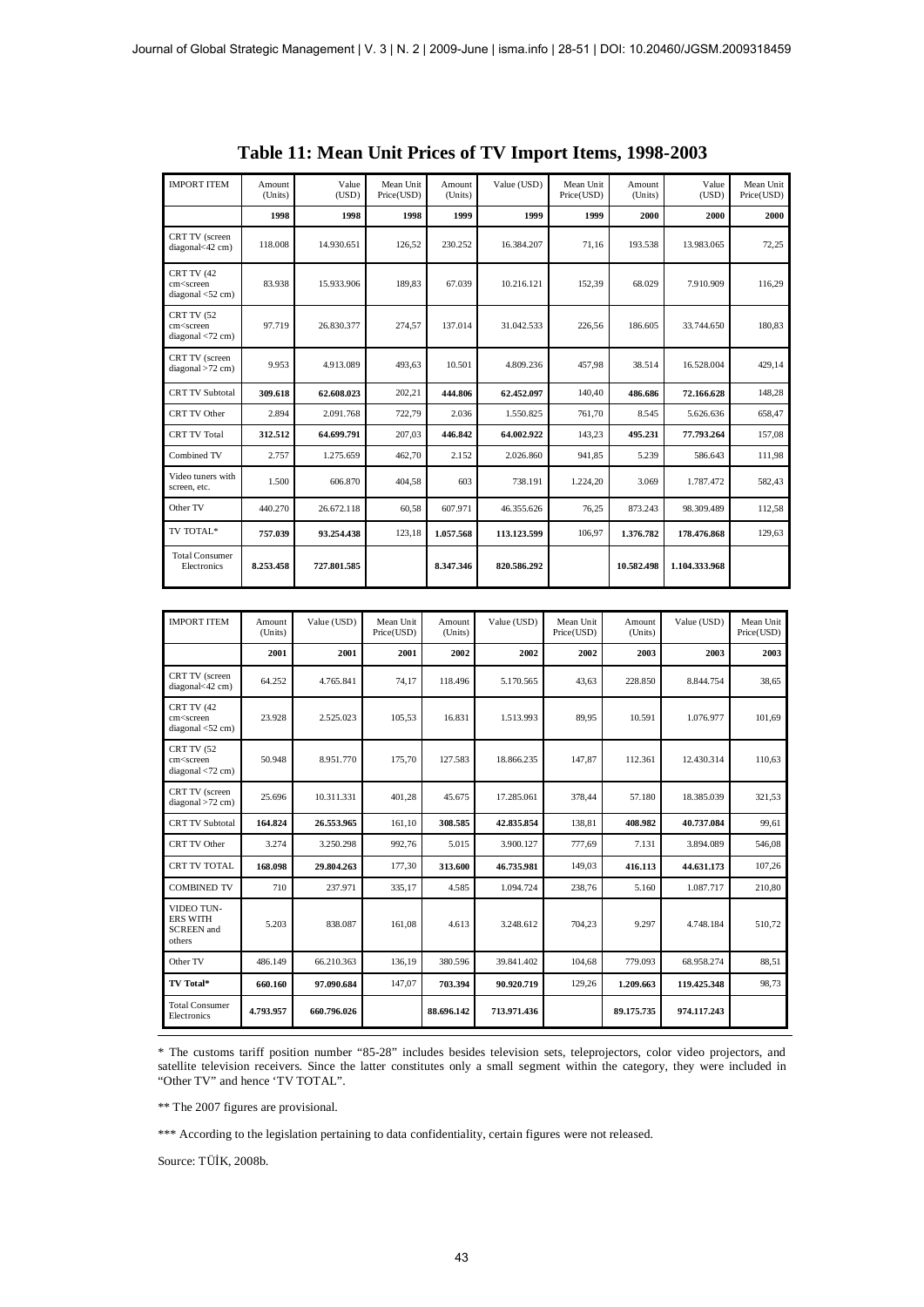| <b>IMPORT</b><br><b>ITEM</b>                                                  | Amount<br>(Units) | Value (USD)   | Mean Unit<br>Price(USD) | Amount<br>(Units) | Value (USD)   | Mean Unit<br>Price<br>(USD) | Amount<br>(Units) | Value (USD)   | Mean Unit<br>Price(USD) |
|-------------------------------------------------------------------------------|-------------------|---------------|-------------------------|-------------------|---------------|-----------------------------|-------------------|---------------|-------------------------|
|                                                                               | 2004              | 2004          | 2004                    | 2005              | 2005          | 2005                        | 2006              | 2006          | 2006                    |
| CRT TV (screen<br>diagonal<42 cm)                                             | 93.205            | 4.414.435     | 47,36                   | 22.840            | 1.751.570     | 76,69                       | 4.185             | 531.198       | 126,93                  |
| CRT TV (42<br>cm <screen<br>diagonal <math>&lt;</math> 52<br/>cm)</screen<br> | 6.988             | 1.741.538     | 249,22                  | 4.060             | 750.539       | 184,86                      | 1.930             | 917.613       | 475,45                  |
| CRT TV (52<br>cm <screen<br>diagonal &lt;72<br/>cm)</screen<br>               | 70.812            | 10.187.620    | 143,87                  | 65.226            | 12.523.501    | 192,00                      | 29.546            | 5.561.619     | 188,24                  |
| CRT TV (screen<br>diagonal $>72$<br>cm)                                       | 86.205            | 25.558.285    | 296,48                  | 56.574            | 20.786.425    | 367,42                      | 21.867            | 7.800.834     | 356,74                  |
| <b>CRT TV</b><br>Subtotal                                                     | 257,210           | 41.901.878    | 162,91                  | 148.700           | 35.812.035    | 240,83                      | 57.528            | 14.811.264    | 257,46                  |
| CRT TV Other                                                                  | 22.981            | 16.360.986    | 711,94                  | 17.442            | 13.155.183    | 754,22                      | 6.926             | 2.406.060     | 347,40                  |
| <b>CRT TV Total</b>                                                           | 280.191           | 58.262.864    | 207,94                  | 166.142           | 48.967.218    | 294,73                      | 64.454            | 17.217.324    | 267,13                  |
| Combined TV                                                                   | 4.068             | 1.165.243     | 286,44                  | 3.912             | 837.705       | 214,14                      | 3.381             | 500.515       | 148,04                  |
| Video tuners<br>with screen, etc.                                             | 24.051            | 11.472.755    | 477,02                  | 67.968            | 43.600.421    | 641,48                      | 140.890           | 119.337.130   | 847,02                  |
| Other TV                                                                      | 2.035.953         | 122.948.210   | 60,39                   | 1.368.152         | 128.463.970   | 93,90                       | 476.109           | 133.718.213   | 280,86                  |
| TV TOTAL*                                                                     | 2.344.263         | 193.849.072   | 82,69                   | 1.606.174         | 221.869.314   | 138,14                      | 684.834           | 270.773.182   | 395,39                  |
| <b>Total Consumer</b><br>Electronics                                          | 164.265.132       | 1.411.252.891 |                         | 119.422.618       | 1.748.426.402 |                             | 85.504.889        | 1.684.235.771 |                         |

**Table 12: Mean Unit Prices of TV Import Items, 2004-2007**

| Import Item                                                                                                      | Amount (Units) | Value (USD)   | Mean Unit Price (USD) |
|------------------------------------------------------------------------------------------------------------------|----------------|---------------|-----------------------|
|                                                                                                                  | $2007**$       | 2007**        | 2007**                |
| CRT TV (screen diagonal<42 cm)                                                                                   | 8.239          | 866.122       | 105,12                |
| CRT TV (42 cm <screen <52="" cm)<="" diagonal="" td=""><td>98</td><td>26.927</td><td>274,77</td></screen>        | 98             | 26.927        | 274,77                |
| CRT TV (52 cm <screen <72="" cm)<="" diagonal="" td=""><td>17.321</td><td>4.466.837</td><td>257,89</td></screen> | 17.321         | 4.466.837     | 257,89                |
| CRT TV (screen diagonal >72 cm)                                                                                  | 6.984          | 2.063.233     | 295,42                |
| <b>CRT TV Subtotal</b>                                                                                           | 32.642         | 7.423.119     | 227,41                |
| CRT TV Other***                                                                                                  | 96             | 58.945        | 614,01                |
| <b>CRT TV Total</b>                                                                                              | 32.738         | 7.482.064     | 228,54                |
| Plasma TV***                                                                                                     | 49.577         | 56.545.213    | 1.140,55              |
| <b>LCD TV</b>                                                                                                    | 266.647        | 204.778.807   | 767,98                |
| Other TV                                                                                                         | 3.278.167      | 491.385.754   | 149,90                |
| TV TOTAL*                                                                                                        | 3.627.129      | 760.191.838   | 209,59                |
| <b>Total Consumer Electronics</b>                                                                                | 601.478.514    | 2.216.683.435 |                       |

<sup>\*</sup> The customs tariff position number "85-28" includes besides television sets, teleprojectors, color video projectors, and satellite television receivers. Since the latter constitutes only a small segment within the category, they were included in "Other TV" and hence 'TV TOTAL".

\*\* The 2007 figures are provisional.

\*\*\* According to the legislation pertaining to data confidentiality, certain figures were not released. Source: TÜİK, 2008b.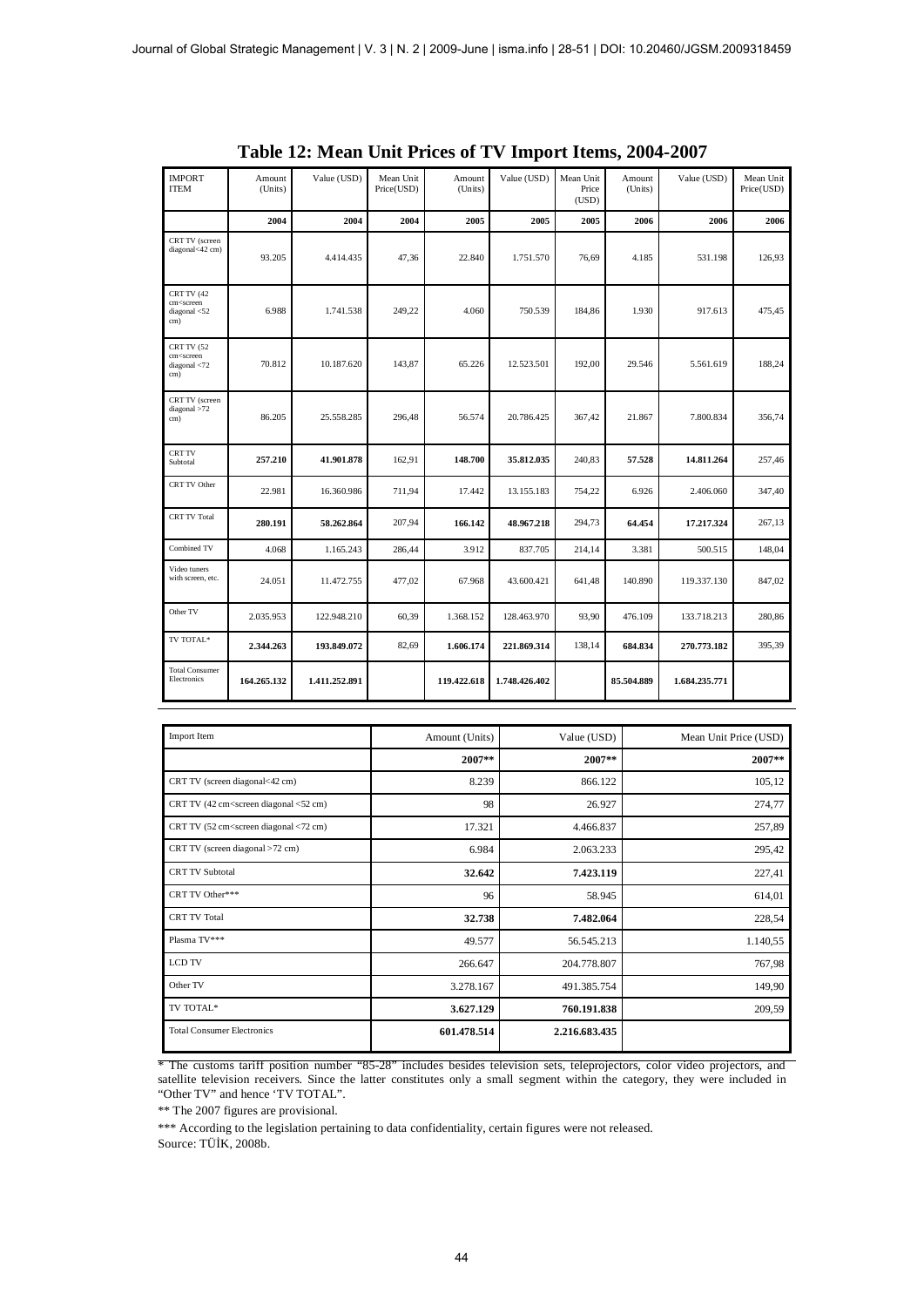## **The Turkish Domestic Market for Television Sets**

The volume of home market sales for television sets is estimated to be around 2.5 million sets for 2007 including both cathode-ray tube televisions and LCD televisions, which together account for around 413 million US dollars (Turkish Ministry of Industry and Trade, 2008).

The cathode-ray tube television market in Turkey decreases by 50% yearly, and the LCD market grows by 100% (ibid.). A recent consumer research indicates that the growth trend for LCD and plasma televisions is likely to continue unabated. In the country-wide study conducted by GfK Turkey ("Türklerin," 2008), 23% of the consumers had plasma TV within the top five items they intended to buy; the comparable figure for LCD TV was 14%.

As television set penetration in Turkey is estimated at 97% for 2006 (World Bank, 2008), it can be inferred that demand for television sets is largely driven by renewal and replacement purchases. Television set lifespan is considered to be 12 years on average (Çakýr, 2004: 11), but, renewal demand for new models with added features before the old TV set completes its lifespan is estimated to constitute about one-third of all renewal purchases per year, i.e., those spurred by new home purchases, opening up of a new business, and purchases of secondary sets in addition to the primary one (Çakir, 2004: 11).

The main brands in the home market are Beko with a 36% share, Vestel, with a 35% share, and Profilo with a 9% share for 2007 (Turkish Ministry of Industry and Trade, 2008). Vestel, Beko and Profilo also account for 95% of the current production capacity for television manufacturing (ibid.). Around 20% of home market sales are composed of imported brands (ibid.), which include Philips, Pioneer, Panasonic, Samsung, Sony, LG, and Toshiba (according to information obtained from various retailers). When it comes to LCD televisions, around 50% are imported. Of the 678.000 LCD TVs sold in Turkey in 2007, imported brands accounted for 44% (or, 300,000 sets) (Turkish Ministry of Industry and Trade).

|                                                                                 | Proportion<br>of exports in<br>sales* $(\%)$ | Sales from<br>production<br>$net*$<br>(YTL) | Export amount*<br>$(\$)$ | Total TV<br>sales (units)<br>** | <b>Total TV</b><br>exports<br>$(units)**$ | Home mar-<br>ket TV sales<br>$(units)$ *** | Company's<br>share in the<br>Turkish<br>market for<br>TV sales<br>volume <sup>a</sup> |
|---------------------------------------------------------------------------------|----------------------------------------------|---------------------------------------------|--------------------------|---------------------------------|-------------------------------------------|--------------------------------------------|---------------------------------------------------------------------------------------|
| <b>VESTEL</b>                                                                   | 89%                                          | 2.395.395.531                               | 1.688.850.000            | 8.776.324                       | 7.372.112                                 | 1.404.212                                  | 35%                                                                                   |
| <b>ELEKTRO-</b><br><b>BEKO</b><br><b>NIK (now GRUNDIG</b><br><b>ELEKTRONIK)</b> | 73%                                          | 1.063.270.906                               | 557.947.000              | 3.435.707                       | 2.508.066                                 | 927.641                                    | 36%                                                                                   |
| PROFILO TELRA                                                                   | 41%                                          | 169.475.191                                 | 69.376.000               |                                 |                                           |                                            | 9%                                                                                    |

**Table 13: Major Manufacturers of Television Sets in Turkey MAIN COMPANIES IN TURKEY'S CONSUMER ELECTRONICS INDUSTRY**

\* Istanbul Chamber of Industry (2008).

\*\* Data is from the companies' annual reports for 2007.

\*\*\* Computed from the figures given in the annual reports.

<sup>a</sup> Turkish Ministry of Industry and Trade (2008).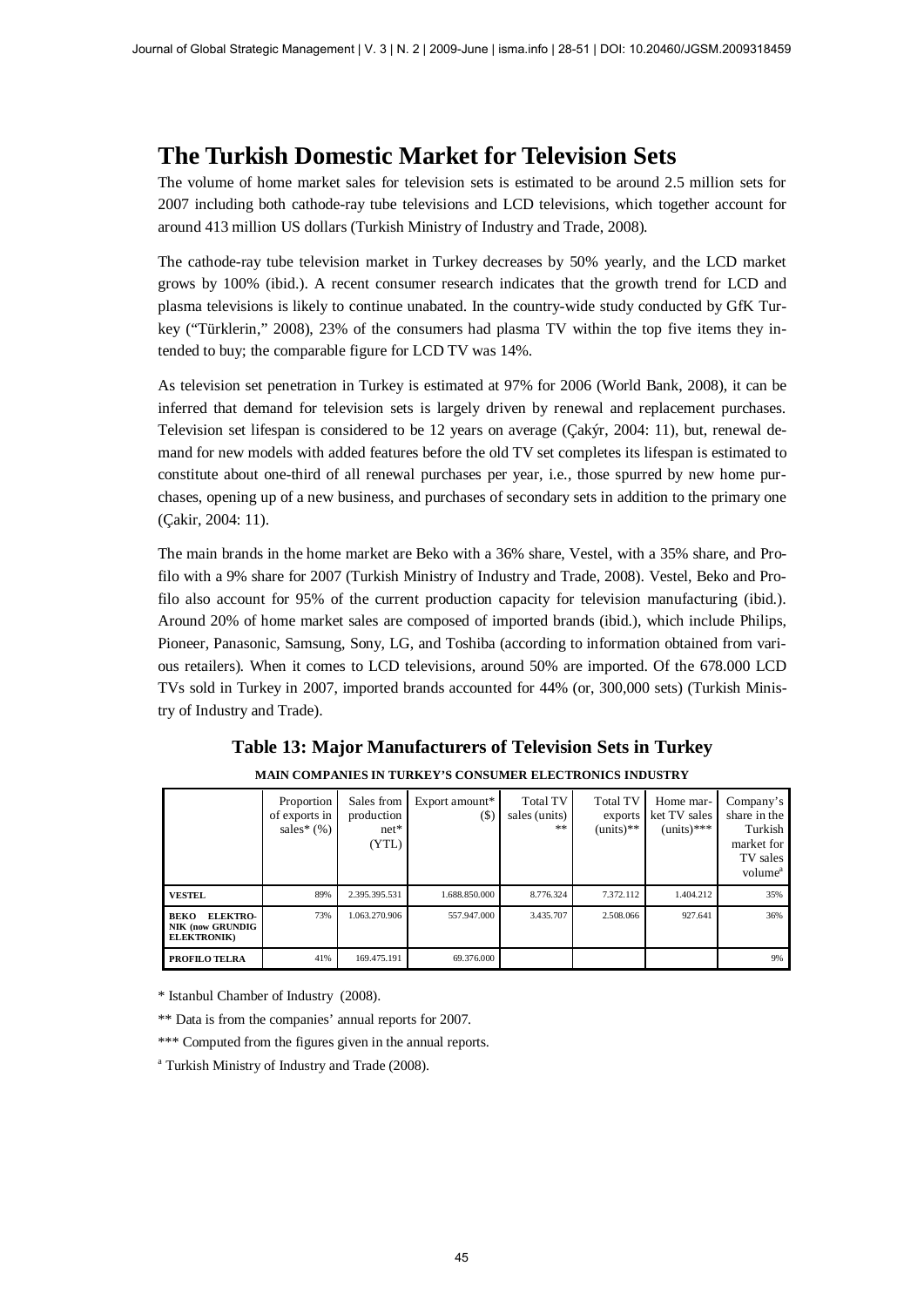It can be seen from the above figures that Vestel and Beko together account for around 90% of total TV unit exports for 2007.

Vestel is the top manufacturer of consumer electronics products; for instance, 67% of all televisions produced in Turkey today are manufactured by Vestel (Önkol, 2008). Vestel Electronics joined the Zorlu Group of Companies in 1994. The company manufactures and sells CRT TVs, TFT-LCDs, and monitors. In 2007, the company's market share in Europe was 21%; in CRT TVs, Vestel is by far the leader in Europe, with 50% of the market, and in LCD TVs, it has a market share of 11% (Vestel, 2008: 21). The company's central office is located in Istanbul, and the production plant is in Manisa, Turkey. The company is an OEM/ODM in the European Union, and in Turkey and neighboring countries, it markets its televisions under the Vestel brand name (Vestel, 2008: 20).

The second biggest manufacturer is Arçelik, considered the flagship of Turkey's biggest conglomerate Koç Group of Companies. Arçelik manufactures and sells its televisions under the brand names of Arçelik and Beko. Beko is the electronics arm of Arçelik, and following the recent acquisition of the prestigious German consumer electronics company Grundig in 2007, Beko Elektronik was renamed Grundig Elektronik, which was subsumed entirely under Arçelik in February 2009 (newspaper reports of February 28, 2009).

Profilo, the third biggest manufacturer, began production in 1972 with the manufacturing of blackand-white television sets. The company manufactures Philips-branded television sets in addition to its own brand and Telefunken.

## **Opportunities and Challenges for the Industry**

The biggest challenge facing Turkey's television set industry today appears to be the need for transition to LCD and plasma TV manufacturing. Eight out of ten television sets sold in Europe today are LCDs (Turkish Ministry of Industry and Trade, 2008), and the shift in consumer trends towards LCD and plasma televisions forces Turkish television producers to invest in new technologies (Tolga and Akýn, 2008). For now, Turkish manufacturers produce LCD TVs using imported parts and run into difficulties obtaining LCD panels (Turkish Ministry of Industry and Trade, 2008).

The research and development costs required by LCD and plasma television set manufacturing are high, and Turkish manufacturers' total R&D spending is only a fraction of that of their Far Eastern rivals (Please see Table 14).

| Company                                               | <b>R&amp;D</b> Spending<br>(Million US dollars) |
|-------------------------------------------------------|-------------------------------------------------|
| Samsung                                               | 4,600                                           |
| LG                                                    | 4,000                                           |
| Daewoo                                                | 3,000                                           |
| Hyundai                                               | 2,000                                           |
| Turkey                                                | 40                                              |
| Source: Turkish Ministry of Industry and Trade, 2008. |                                                 |

#### **Table 14: Television Set Manufacturers' Research and Development Spending, 2007**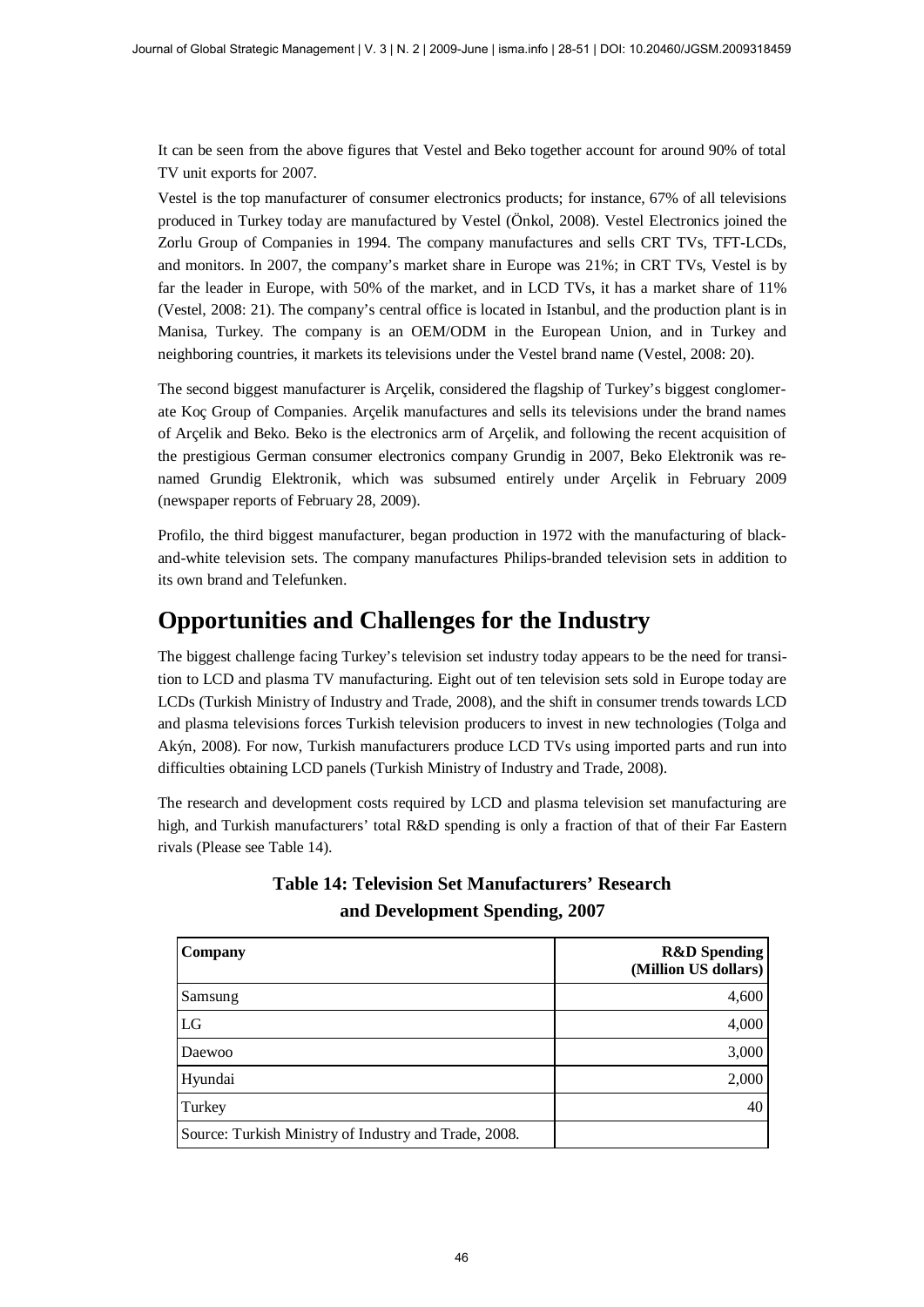As it is, the television sets manufactured in Turkey are taxed at 55% (VAT: 18%, stamp tax 16%, special consumption tax 7%, customs duty 14%) (Önkol, 2008). With keen price competition, manufacturers complain of low profit margins and indicate the need for government support in R&D (ibid.).

Some government support came in 2008 in the form of a law to support research and development activities of industry (Legislation No. 5746, passed on Feb. 28, 2008). According to the law, investors will benefit until the year 2024 from a variety of incentives and government support irrespective of their area of activity.

Turkey's television set industry claims to have a highly qualified workforce of 12,300. The Turkish Ministry of Industry and Trade believes that over twenty years of export experience to Europe has resulted in a solid brand management capability and the establishment of a strong distribution and after-sales service network (Turkish Ministry of Industry and Trade, 2008). We have no independent evidence to support this claim.

A research report concluded that Turkish manufacturers also have the capability to manufacture to short schedules. In fact, some of the manufacturers in the industry are held up as examples of flexible manufacturing (Ates, 2006: 137).

Some of the major television manufacturers in the international arena are forming strategic alliances in Turkey, and there is some indication that a few are moving some of their branded manufacturing operations to Turkey. Since 2004, for instance, Sony televisions are sold at Arçelik retail outlets, and in December of 2008, Grundig Elektronik, an Arçelik subsidiary which received a Sony OEM-Green Partner certificate, will be manufacturing Sony LCD televisions (Grundig Elektronik, 2008).

Although the present export value of the Turkish television industry is not high in global terms, it is possible that with significant R&D investments (which the new legislation is likely to stimulate), engineering quality, and broad product range, the industry may in a number of years' time substantially increase its share of the global market. We make some further comment on global issues below.

# **DISCUSSION AND CONCLUSION**

In terms of the validity of the research evidence presented in this preliminary study, we are confident that it is statistically valid. Moreover, the data is longitudinal unlike immediate survey data and therefore presents a useful historical perspective on Turkish international development to the year 2008. We are also confident that we have been able to separate the factual evidence from the judgements of opinion formers in the industry.

However, there are three problems with the data. First, it does not take into account the major world downturn in the global economy that occurred in 2009 and possibly beyond this time. The early industry evidence suggests that this is having an impact on consumer electronics worldwide, including television set manufacture. It may therefore be that the picture presented in this report will change significantly over the year 2009. We will therefore re-visit the data at a later stage and adjust as necessary.

The second problem with the data is that it is eclectic and non-selective. It makes no attempt to develop hypotheses based on international development theories and then test them using the data. This report essentially summarizes the current information on the Turkish television set industry with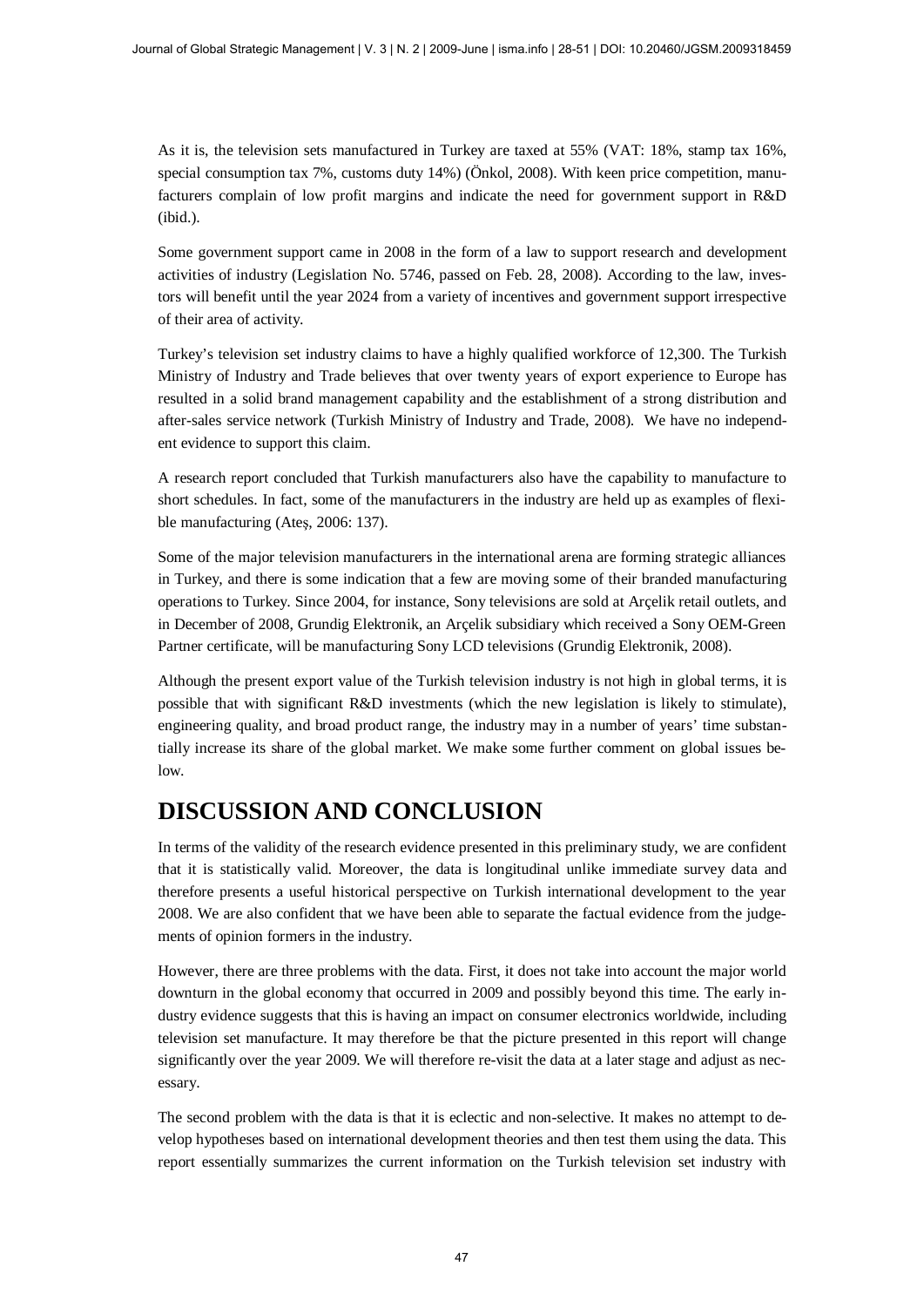regard to international development. Hence, it is possible that it includes information that will subsequently prove redundant. However, as a first step, we have judged it prudent to present a full picture of the data set. When we develop the research further, we would anticipate starting from a stronger basis in international trade research hypotheses.

The third problem with the data is that it provides only limited information on the reasons why the Turkish industry has developed along its current trajectory. For example, we know that exports have primarily been targeted at Europe but our only evidence on the reasons for this are, at best, anecdotal. The next stage of our research will address this area. But, as stated in the opening paragraphs, this report represents a preliminary study and it remains valid as a picture of the situation to year 2008.

In conclusion, this is only a preliminary examination of the Turkish television set market. The questions we will be exploring in further research will include the reasons why Turkish exports are mostly headed to the European Union within the context of international expansion strategies. Are there elements of cultural distance, administrative distance, economic distance, and in some instances, geographic distance, that are keeping Turkish manufacturers from expanding more into other markets beyond the EU? Why have Turkish exporters chosen particular strategies to export their goods? The answers may have critical implications for Turkish exporters in a variety of markets.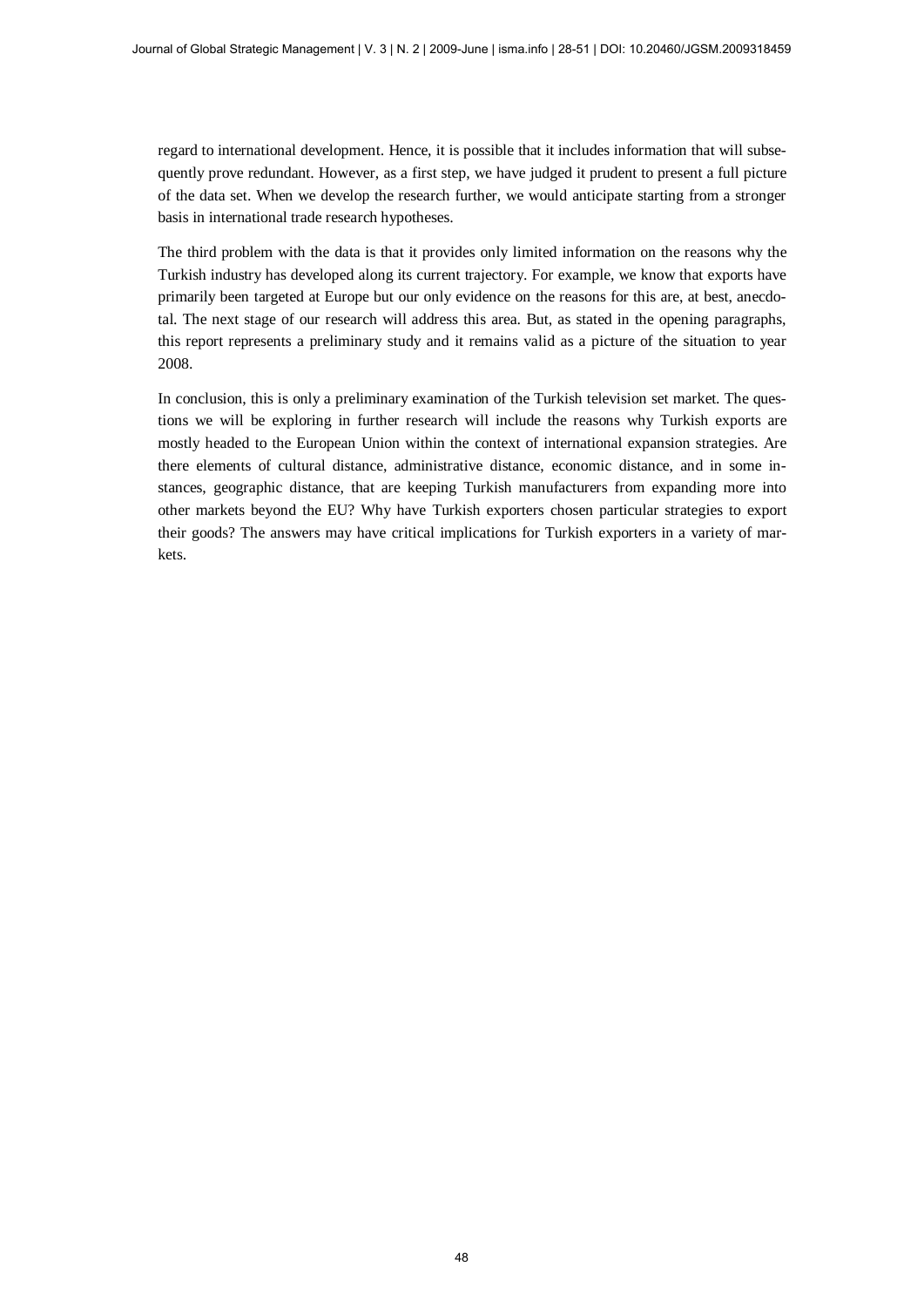### **REFERENCES**

"Grundig Elektronik, Sony LCD televizyon üretecek." (Grundig Elektronik will manufacture Sony LCD televisions). (2008, December 27). *Hürriyet*, p. 12.

"Türklerin tekno rüyası, plazma TV, cep, laptop." (Plasma TV, cellular phones, and laptops are what consumers dream of). (2008, December 22). *Milliyet*, p. 6.

Ateş, R. (2006). *Şirket Doktoru*. İstanbul: Hayat Yayincilik.

Axinn, C. N., Matthyssens, P. (2002) Limits of internationalization theories in an unlimited world. *International Marketing Review*, **19**(5), 436-449.

Barney, J.B. (1991), "Firm resources and sustained competitive advantage", *Journal of Management*, Vol. 17, pp.99-120.

Bartlett C.A. and Ghoshal S. (1989) *Managing Across Borders: The Transnational Solution*, Century Business, London.

Beko. (2008) Annual report 2007. Retrieved from [www.beko.com.tr](http://www.beko.com.tr/) in December 2008.

Buckley, P. J. (2002) "Is the international business research agenda running out of steam?" *Journal of International Business Studies,* **33**(2), 365-373.

Çakır, E. (2004). Report on the Turkish Television Industry (*İTO Televizyon Sektör Raporu*). Istanbul: The Istanbul Chamber of Commerce.

Delios, A. and Henisz, W.J. (2003) Policy uncertainty and the sequence of entry by Japanese firms 1980-1998, *Journal of International Business Studies*, Vol 34, No 3, pp 227-241

Douglas S. and Wind Y. (1987) The Myth of Globalization, *Columbia Journal of World Business*, Volume 22, No.4, Winter, pp 19-29.

Doz, Y.L., Santos, J and Williamson, P (2001) *From Global to Metanational: how companies win in the global economy*, Harvard Business School Press, Boston, MA

DPT. (2007). *Elektronik ve Elektrikli Makinalar Sanayii: Özel øhtisas Komisyonu Raporu*. (Electronics and Electrical Machinery Industry: Report of the Special Expert Commission.) Ankara: State Planning Organization of Turkey.

DTM. (2006). *Elektrik-Elektronik Sektörü* (Electrical and Electronics Industry). Ankara: Undersecretary of Foreign Trade. Retrieved February 2009 from<http://www.dtm.gov.tr/dtadmin/upload/ihr/> otomotivelektrikdb/elektrik\_elektronik\_sektoru.doc.

DuBravac, S. G. (2007). The US Television Set Market. *Business Econom*ics 42, no. 3 (July).

Dunning J.H. (1995) *The Globalization of Business*, Routledge, London and NY, Ch 5.

Dunning, J.H. and Lundan, S. M. (2008) *Multinational Enterprises and the Global Economy*, 2nd Edition, Edward Elgar, Cheltenham UK, Tables 2.5 and 2.6

Eurostat. (2007). *Panorama of European Union Trade: Data 1999-2006*. Retrieved October 2008 from <http://ec.europa.eu/eurostat.>

Forsgren, M (2002) The concept of learning in the internationalization process model: a critical re-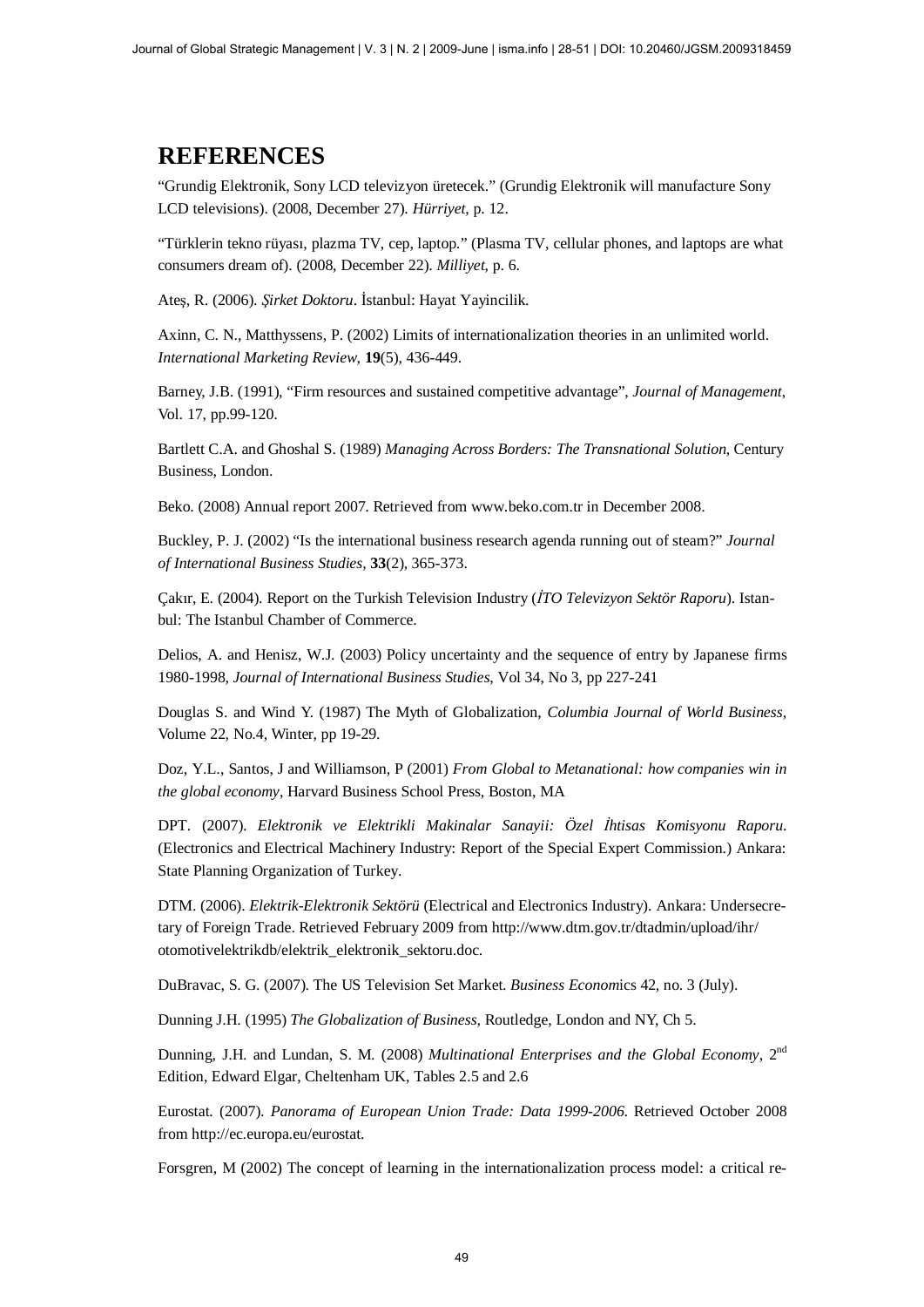view, *International Business Review*, Vol 11, No 3, pp 257-277

Ghemawat, P. (2001) Distance still matters, *Harvard Business Review*, September, Vol 79, Issue 8.

Ghemawat, P. (2003) Semiglobalization and international business strategy, *Journal of International Business Studies*, Vol 34, pp 138-152.

Ghemawat, P. and Ghadar, F. (2000) The dubious logic of global megamergers, *Harvard Business Review*, July August, Vol 78, Issue 4.

Ghoshal, S. (1987) Global Strategy: an Organising Framework, *Strategic Management Journal*, Vol 8, pp 424-440.

Istanbul Chamber of Industry. (2001). *The Electronics and Telecommunications Sector* (Elektronik ve Telekomünikasyon Sektörü). Istanbul: Istanbul Chamber of Industry, publication no. 2001/17.

Istanbul Chamber of Industry. (2008). *Istanbul Chamber of Industry Magazine Special Issue: Turkey's 500 Largest Industrial Companies*. Istanbul: Istanbul Chamber of Industry, v. 43, no. 509 (August).

Johanson, J. and Vahlne, E. (1977) The internationalization process of the firm – a model of knowledge development and increasing market commitments, *Journal of International Business Studies*, Vol 8, No 1, pp 23-32.

Karabatı, S. and Tan, B. (2005). Vestel Electronics: Transition into the leading European TV manufacturer, Koç University Graduate School of Business, Istanbul, Turkey, Case Number 605-015-1.

Lynch, R. (2008) *Strategic Management* fifth edition, Pearson Education, Harlow. Chapter 4.

Önkol, B. (2008, 15 September). "Temel sorun üretmemek değil, değerli YTL ve düþen fiyatlar" (The main problem of the Turkish television industry is not production-related, but the valuable lira and declining prices). *Milliyet Business*: 7.

Peng, M. W. (2005) Perspectives from China strategy to global strategy. *Asia pacific Journal of Management,* **22**, 123-141.

Peng, M.W. and Heath, P. S. (1996): 'The growth of the firm in planned economies in transition: institutions, organisations and strategic choice', *Academy of Management Review*, 21:2 pp.492-528

Rugman, A.M. and Verbeke, A. (2003a) Regional Multinationals: the Location-Bound Drivers of Global Strategy, In: Burkinshaw, J., Ghoshal, S. , Markides, C., Stopford, J., Yip, G., (eds) *The Future of the Multinational Company*, Wiley, Chichester.

Rugman, A.M. and Verbeke, A. (2003b) Extending the theory of the multinational enterprise: internationalization and strategic management perspectives, *Journal of International Business Studies*, Vol 34, pp 125-137.

Tallman, S. (2001) Global Strategic Management. In: Hit, M.A., Freeman, R.E. and Harrison, J.S. (eds) *The Blackwell Handbook of Strategic Management*, Blackwell, Oxford.

Taylan, T. and Sarı, A. (2008). "Electronics industry", Export Promotion Center of Turkey.

TÜøK. (2008a). *Television production output, 1983-2007.* [Data file]. Ankara: The Turkish Statistics Institute.